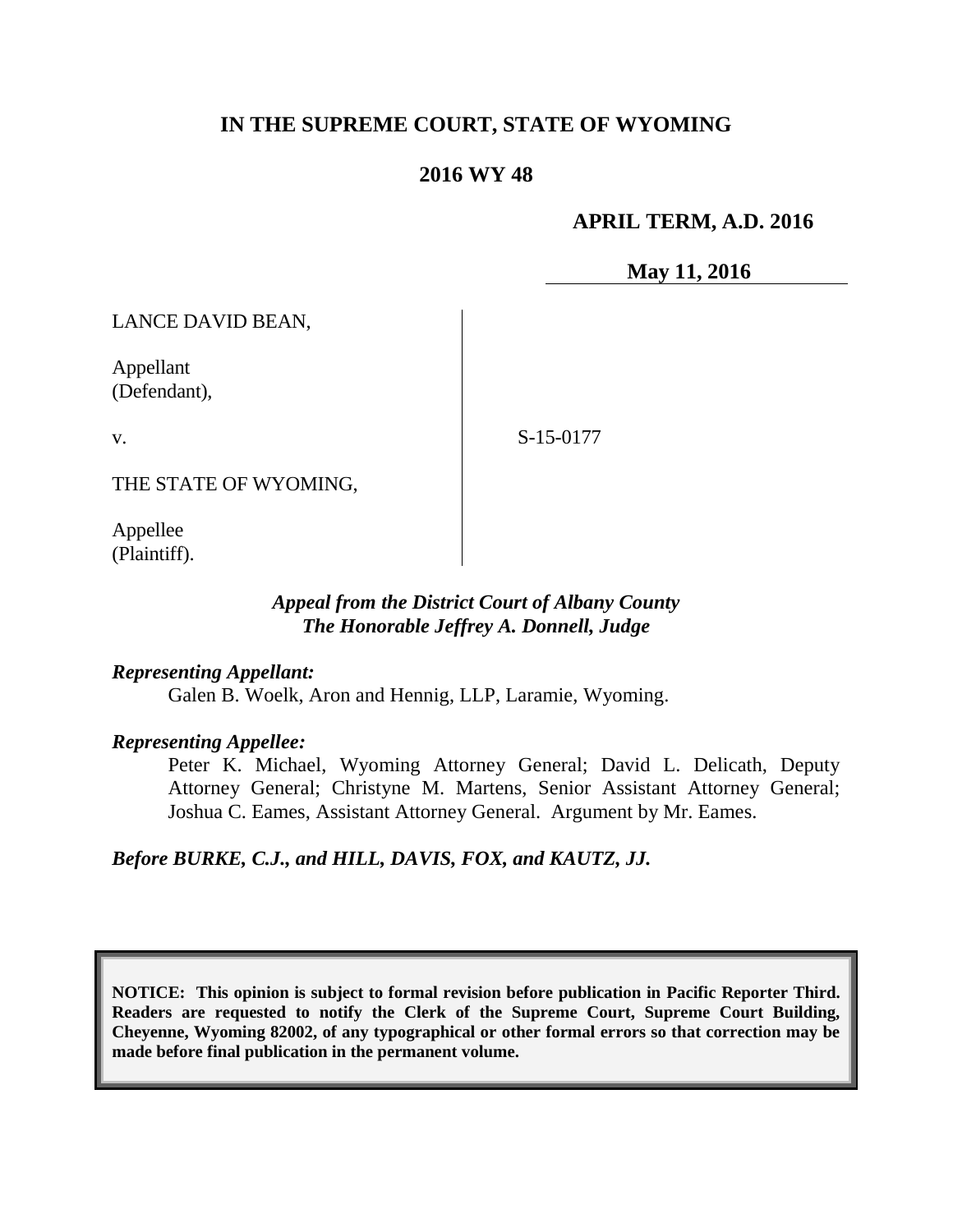### **FOX, Justice.**

[¶1] In 2011, Lance Bean was arrested for the 1972 rape and murder of Sharon Reher. He was charged with first-degree murder, rape, and attempted rape. The jury acquitted him of the rape and murder charges, but convicted him of attempted rape. The district court sentenced Mr. Bean to a suspended sentence of five to eight years in prison, and placed him on probation for five years. Mr. Bean appeals, claiming that the district court abused its discretion when it failed to exclude touch DNA evidence, and that there was insufficient evidence to convict him of attempted rape. We affirm.

### *ISSUES*

[¶2] We rephrase the issues as follows:

1. Did the district court abuse its discretion when it denied Mr. Bean's motion to exclude results of touch DNA testing?

2. Was there sufficient evidence to support Mr. Bean's conviction and the district court's denial of his motion for judgment of acquittal?

# *FACTS*

#### *Ms. Reher's Party and Subsequent Events*

[¶3] On Saturday, April 15, 1972, Sharon Reher hosted a party at her new apartment in Laramie, Wyoming. At least sixteen people attended that party, approximately six females and ten males, including Mr. Bean. During the party, several games were played, including a game referred to as the "blanket game," which involved draping a blanket over a person's head. The person was then told to remove the article of clothing that he or she needed the least. The point of the game was to get the person to remove the blanket. Mr. Bean participated in the blanket game and, as a result, was present in Ms. Reher's bedroom at various times and had one of Ms. Reher's blankets or sheets draped over him during the course of the evening.

[¶4] Around 2:00 a.m., some of the attendees of the party went home; others, including Kirby Ring, Steve Hamblin, Jay Schwartz, Jim Schwartz, Joe Schumacher, Mr. Bean, and Ms. Reher went to a bar in downtown Laramie. One hour later, at approximately 3:00 a.m., Mr. Bean and Mr. Schumacher left the bar.

[¶5] Around 4:30 a.m., Mr. Ring, the brother of Ms. Reher's boyfriend, drove her home from the bar. Mr. Ring was the last person to see Ms. Reher alive. Ms. Reher's brother, Ronald Reher, found her body in her apartment on Monday morning, April 17, 1972. After calling his parents and his work, Mr. Reher called the police.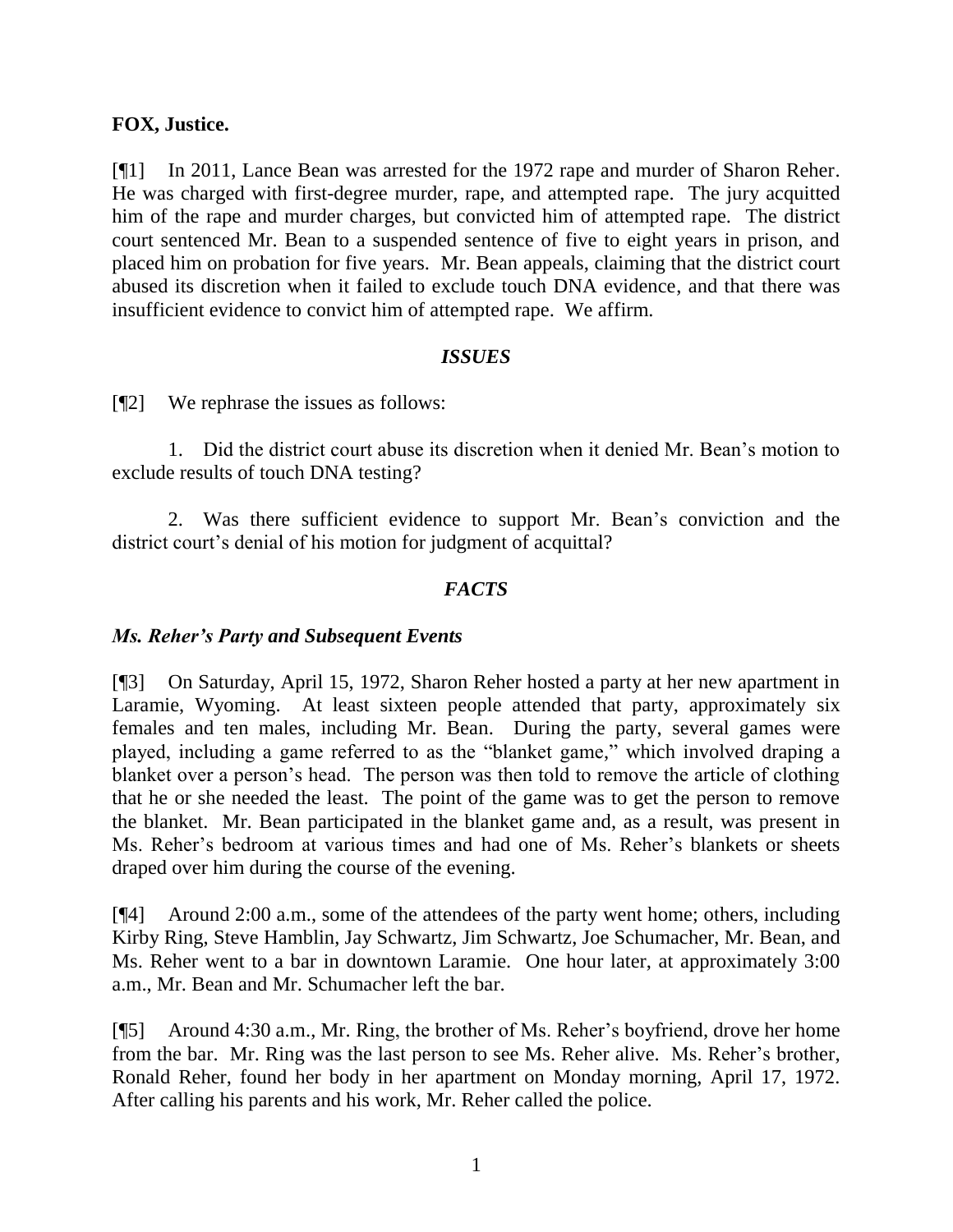# *The Investigation*

[¶6] When he arrived at the scene, Detective Vincent Valdez of the Laramie Police Department found Ms. Reher's body on the bed on top of the bed spread and other bedding. Her pants had been pulled down over her hips, exposing her pubic area. Her jacket, shirt, and bra had been pushed up, exposing her breasts, and a pair of torn pink panties was on the bed next to her left hip. Ms. Reher's head and arms were dangling over the top part of the mattress, which had been separated from the wall and headboard. There was a large wound on the right side of her neck and a pool of blood had accumulated on the floor beneath her head. Some blood had been splattered on the heater and on the wall near the heater. There was bruising over Ms. Reher's right eye, on the left side of her chin, and on the bridge of her nose. In addition, there was an abrasion on her left knee, a bruise on her right knee, a bruise on her left wrist, and there were two cuts on her left hand.

[¶7] Detective Valdez photographed the scene and he and Detective Gary Puls collected evidence. Ms. Reher's body was then transported to the funeral home where an autopsy was performed. The coroner estimated Ms. Reher's time of death to be between 5:00 a.m. and 6:00 a.m. on April 16, 1972. The coroner also collected a sperm sample, estimating that Ms. Reher had engaged in intercourse one or two days prior. He informed Detective Valdez that "as near as he could determine, [the sperm] were two to three days old, maybe longer, possibly five days old or longer." The source of the sperm was never identified and the sample was not retained.

[¶8] Detective Valdez conducted an investigation that included interviewing and collecting physical evidence from a number of suspects.<sup>1</sup> Some physical evidence, including hair and pubic hair samples taken from Ms. Reher and the suspects, fingerprints found at the crime scene, the panties, and bedding, was sent to the FBI crime lab for testing. (In 1972, DNA testing was not performed.) Detective Valdez was unable to whittle his investigation to a single suspect. As a result, the case was unsolved for almost forty years. The case remained essentially untouched during that time, with the exception of evidence sent for testing in 2000 and again in 2005.

[¶9] In 2011, Laramie Police Detective Joel Senior began working on the "cold case." After his review of the evidence, Detective Senior selected areas of Ms. Reher's clothing and other items, including a portion of a fingernail that had been found in Ms. Reher's sink, to test for DNA. He submitted those items to the Wyoming State Crime Laboratory.

 $1$  The suspects at the time were Joe Schumacher, Jay Schwartz, Jim Schwartz, Lance Bean, Kirby Ring, Steve Hamblin, Donal Rich, Donald Richardson, Mark Richards, and Sid Merritt. Mark Richards had been arrested in connection with another sexual assault and, at the time, was considered a potential suspect. Donald Richardson had come to the party at Ms. Reher's, but realized he was in the wrong place and left. The remaining suspects either attended Ms. Reher's party or knew Ms. Reher.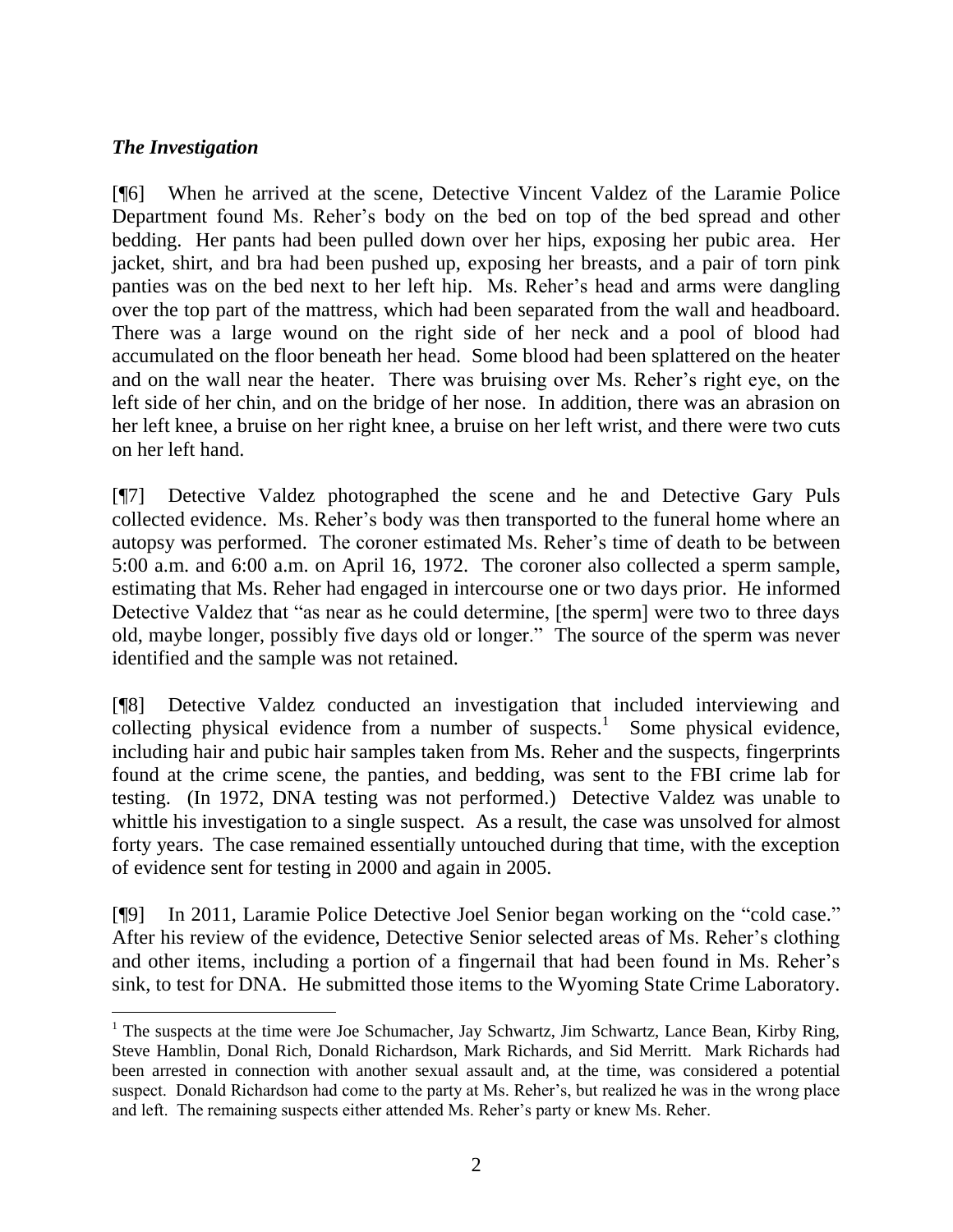Based largely on those test results, the State charged Lance Bean with three counts of first-degree murder: first-degree murder in perpetration of rape, and the alternative charges of murder in the first degree in perpetration of attempted rape, and murder in the first degree, purposely and with premeditated malice, all in violation of Wyo. Stat. § 6-54 (Michie 1957). Charges of rape and attempted rape, both in violation of Wyo. Stat. § 6-63 (Michie 1957, as amended and re-enacted by 1965 Wyo. Sess. Laws, ch. 89, § 1, and 1971 Wyo. Sess. Laws, ch. 70, § 1), were added in the State's Second Amended Felony Information, filed on November 21, 2014.

# *Motion in Limine*

[¶10] Prior to the trial, Mr. Bean filed a motion in limine which sought to exclude DNA evidence at trial. After a hearing, the district court denied the motion, holding that the "results from the DNA tests do not suggest that the samples were so tainted as to make them unreliable and inadmissible." The court concluded that the jury "should be allowed to consider the evidence and determine the weight to afford[] to [it]." DNA evidence was admitted at trial and was a significant part of the State's case.

# *DNA Testing and Evidence at Trial*

[¶11] Kathryn Normington from the Wyoming State Crime Laboratory testified that the lab performs two kinds of DNA testing: autosomal STR and Y-STR. The testing methodology is the same, regardless of whether the DNA tested is "touch DNA" or more traditional DNA from saliva, blood, or other bodily fluids. Autosomal testing examines the entire DNA profile, all of the DNA a person inherited from both his or her mother and father. Y-STR testing eliminates the female DNA and looks only to the Y-chromosome, which is inherited by males through their father. While Y-STR is not as unique as autosomal DNA (the same Y-chromosome passes from father to son and is identical within the paternal line), it is useful when looking for male and not female DNA profiles.

[¶12] Results from the testing can either result in the exclusion of an individual, a conclusion that the individual cannot be excluded, or no conclusion. Results exclude an individual when that person's DNA could not be consistent with or can be excluded from the unknown DNA being tested. When a person's DNA cannot be excluded, statistical analysis is performed to determine how rare or common that DNA profile is. The statistics will indicate the percentage of the population possessing the particular DNA profile and, therefore, the probability that the person whose DNA cannot be excluded was a contributor to the unknown DNA. When no conclusion is drawn, there is insufficient data to determine whether an individual's DNA is consistent or inconsistent with the unknown DNA being tested.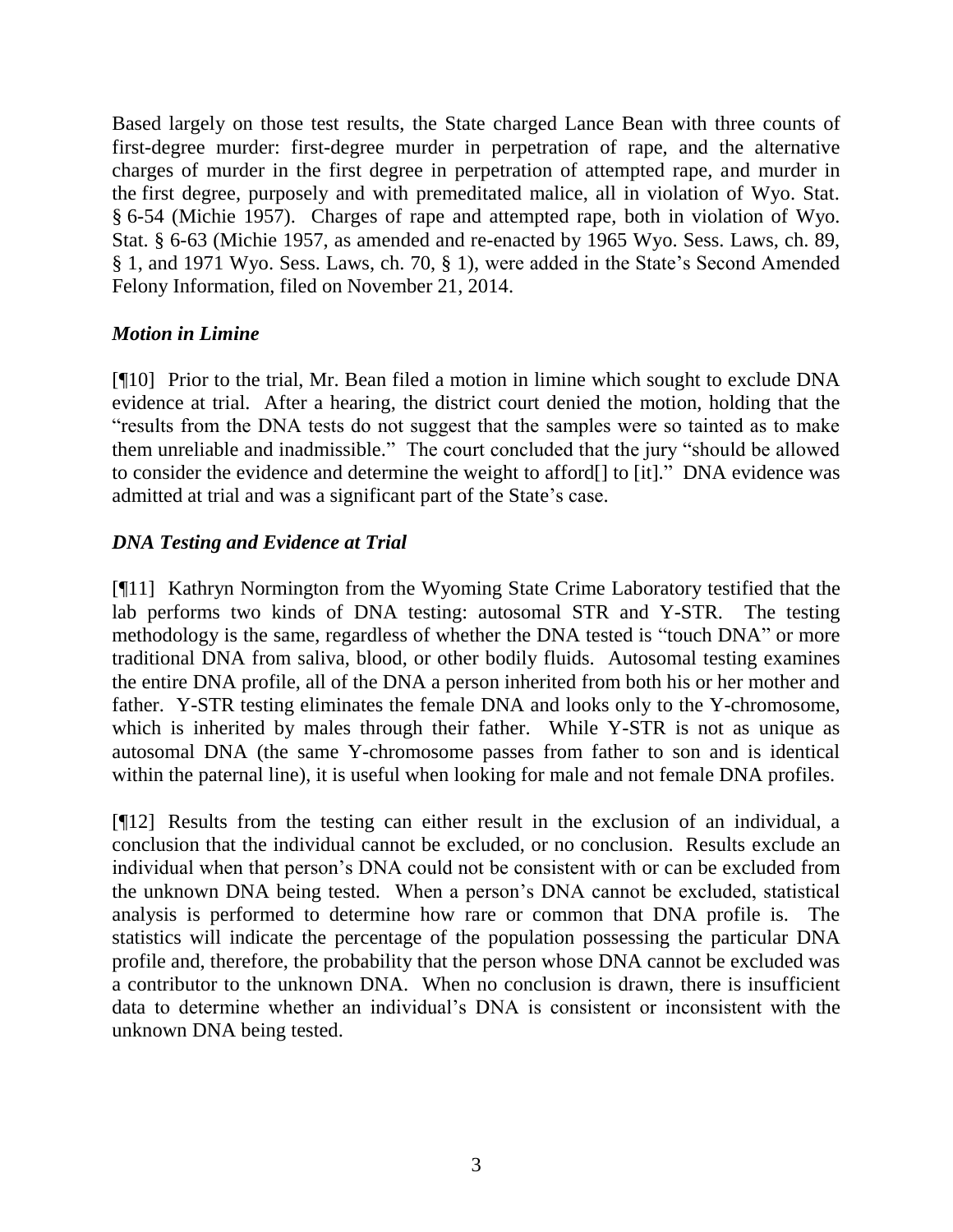[¶13] Ms. Normington testified that, with the exception of the fingernail and the cutouts from the bedspread and mattress pad, all of the items submitted for DNA testing contained what is referred to as "touch DNA." In order to fully understand the DNA evidence presented and Mr. Bean's arguments concerning that evidence, it is important to understand what touch DNA is and some of the issues that arise when touch DNA is evaluated. Touch DNA is

> the genetic information recovered from epithelial (skin) cells left behind when a person makes contact with an object. During the commission of a crime, an assailant can leave touch DNA samples behind . . . on a victim's clothing or other items implicated in the crime. Touch DNA uses the same STR and PCR technology used to test more traditional sources of DNA--blood, semen, saliva, and other bodily fluids--to test recovered epithelial cells. The difference between "traditional" DNA testing--the testing of bodily fluids--and touch DNA testing is that material from which the DNA is collected, not the method by which the DNA sample is analyzed.

Victoria Kawecki, Comment, *Can't Touch This? Making a Place for Touch DNA in Post-Conviction DNA Testing Statutes*, 62 Cath. U. L. Rev. 821, 828-29 (2013). The amount of skin cells and corresponding DNA left on any particular object depends on a number of factors, including the rate at which an individual sheds skin cells (which can vary), the friction with which an item is touched, and even whether the person touching the item has dry or sweaty skin.

[¶14] Touch DNA testing "is possible even if the sample contains only seven or eight cells from the outermost layer of [] skin." Davis Phillips, *State v. Carver: A Cautionary Tale about the Use of Touch DNA as Inculpatory Evidence in North Carolina*, 49 Wake Forest L. Rev. 1545, 1558 (2014) (citation and internal quotation marks omitted). Touch DNA is also subject to what is known as secondary transfer. This refers to the "possibility that an individual or an object may serve as a conduit between a source and a final destination without any direct encounter." David L. Faigman, et al., *Modern Scientific Evidence: The Law and Science of Expert Testimony*, 4 Mod. Sci. Evidence § 30:13 (2015-2016 ed.). "[I]f person A touches person B, and person B touches a pen, person A's DNA can be found on the pen." *State v. Carver*, 725 S.E.2d 902, 909 (N.C. Ct. App. 2012) (Hunter, J., dissenting), *aff'd*, 366 N.C. 372 (N.C. 2013). The risk of secondary transfer, combined with the ability to detect even trace amounts of touch DNA, results in a greater likelihood of misleading or confusing results. Phillips, 49 Wake Forest L. Rev. at 1559.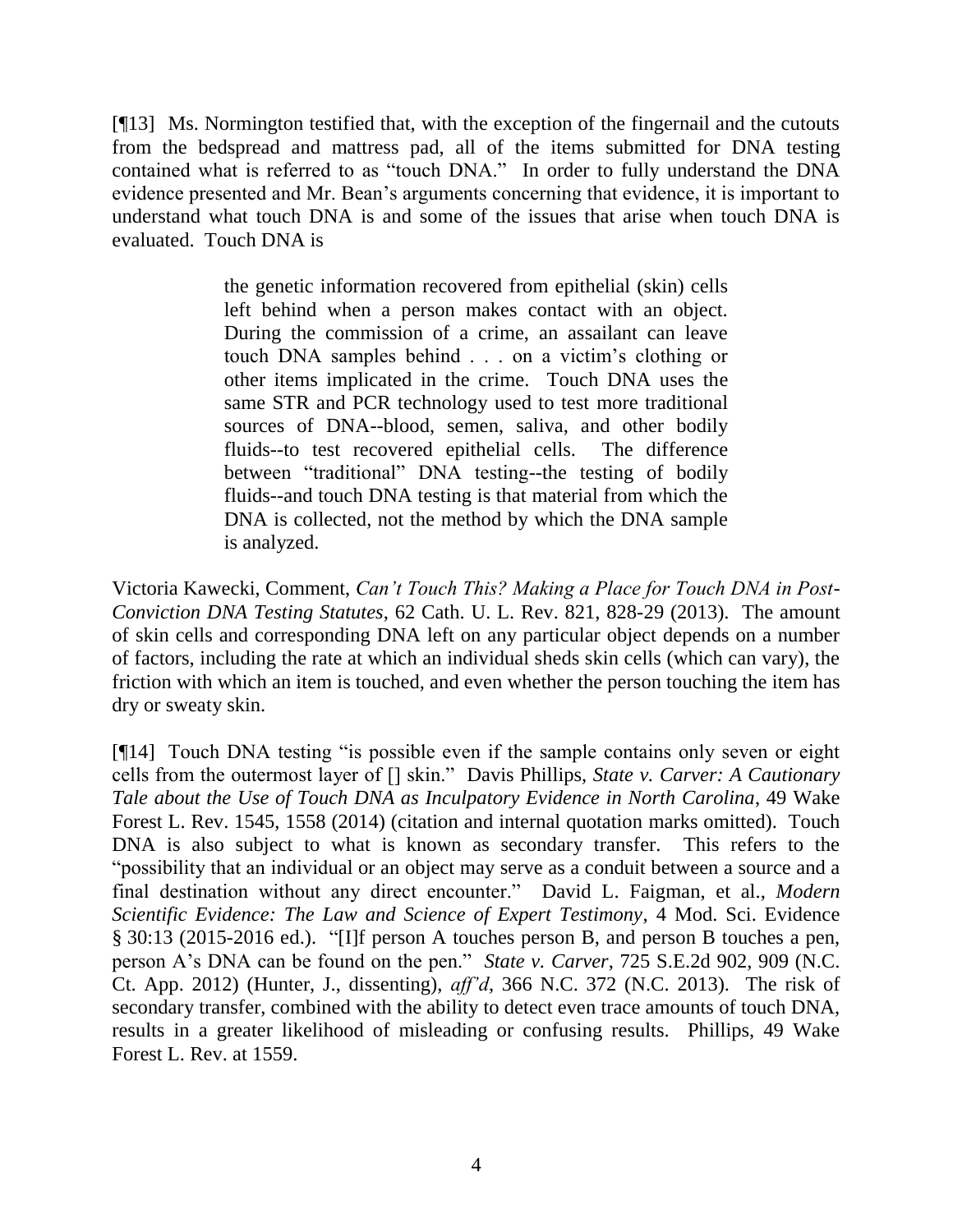[¶15] With this background in mind, we turn to the DNA testing results in this case. Autosomal STR testing resulted in a patchwork of data. With the exception of the sperm found on the bedspread, all of the autosomal test results indicated mixtures of DNA from more than one contributor.

- The fingernail found in Ms. Reher's bathroom sink contained DNA from which both Ms. Reher and Mr. Bean could not be excluded.
- DNA from sperm found on the bedspread came from a single contributor and was consistent with Ronald Ring, Ms. Reher's boyfriend.
- DNA found on the mattress pad excluded Mr. Bean and all other suspects as contributors.
- DNA from swabs taken from the left side of the panties was consistent with Ms. Reher and another unknown person, who was never identified; it was inconclusive regarding Mr. Bean and a number of other suspects.
- DNA from swabs taken from the back of the panties was consistent with Ms. Reher and did not exclude another unknown individual; there was no conclusion regarding Mr. Bean, and all other suspects could be excluded.
- Swabs from the right side belt area of Ms. Reher's pants demonstrated DNA consistent with Ms. Reher, and there was a mixture from which Ms. Reher, Mr. Bean, and another unknown individual could not be excluded. All other suspects could be excluded.

[¶16] Y-STR testing indicated the following:

- DNA on the fingernail was consistent with or did not exclude Mr. Bean.
- Blood splatter on the heater near Ms. Reher's bed contained a mixture of DNA which revealed no conclusion with respect to Ronald Ring and Mark Richards, and excluded the remaining suspects, including Mr. Bean. (Because Y-STR only tests male DNA, it did not indicate whether the blood was Ms. Reher's.)
- The cutout from the bedspread revealed a single source of DNA that was consistent with Ronald Ring and no one else.
- DNA from the cutout from the mattress pad excluded all suspects.
- The profile obtained from the swabs on the left side of the panties indicated the presence of a mixture from which Mr. Bean and another unknown person could not be excluded as possible contributors. One distinct profile<sup>2</sup> from the side of the

  $2$  The meaning of the term "one distinct profile" is not defined in the record. When asked about the meaning of that term, Ms. Normington testified:

Going back to the bubble gum [an analogy used to explain DNA in a mixture], the gumballs, and we have the red and the green and you can see the mixture. If I have more red gumballs in there than I have green gumballs, you can actually tell there's [sic] more red gumballs in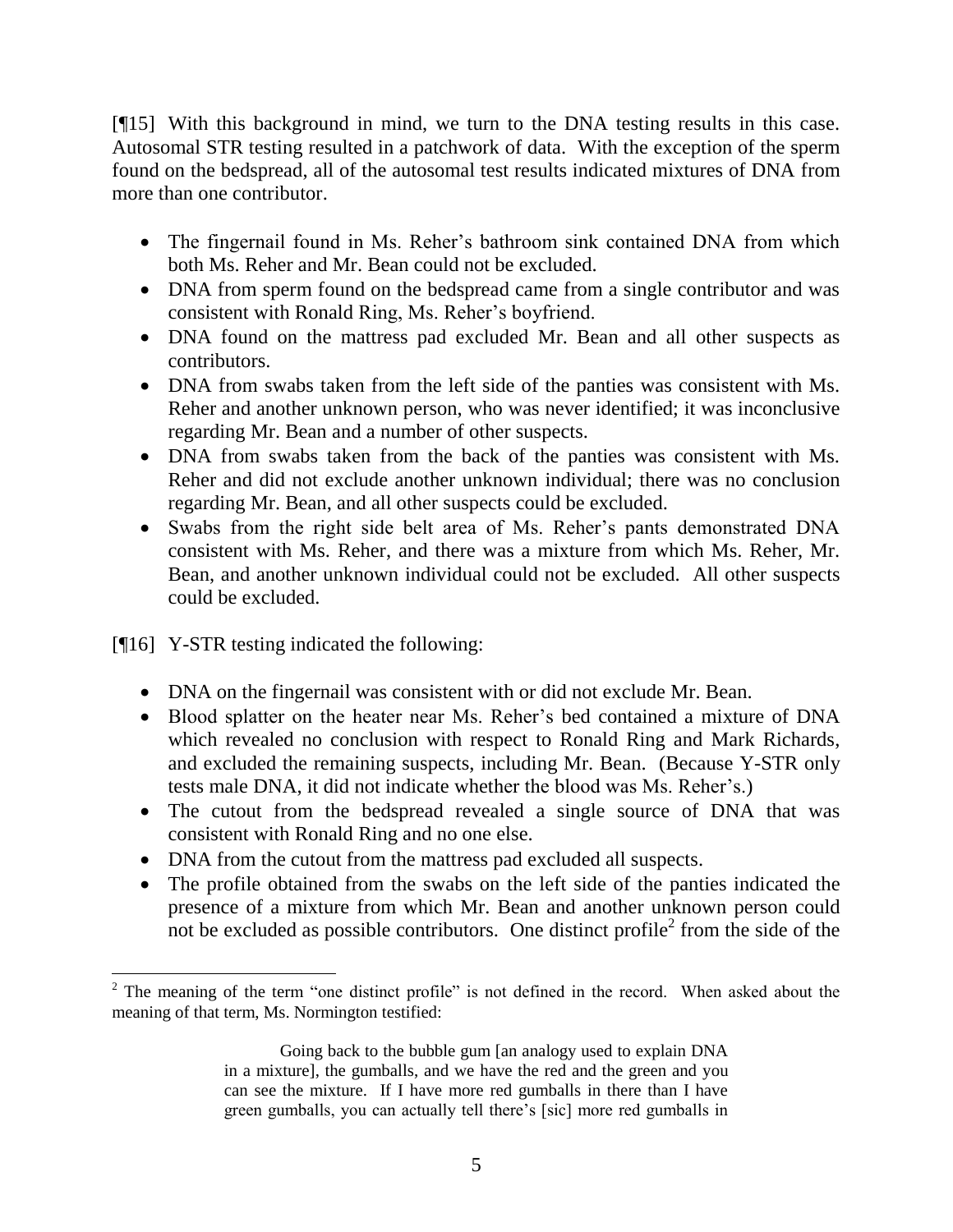panties was consistent with Mr. Bean, and no conclusions could be made regarding Donal Rich. The remaining suspects could be excluded.

- Swabs from the back of the panties demonstrated the presence of a mixture of DNA from which Mr. Bean and Steve Hamblin could not be excluded as possible contributors. Additionally, one distinct profile was consistent with Mr. Bean, and Steve Hamblin could not be excluded as a contributor.
- Swabs from the right side of the panties demonstrated the presence of a mixture of DNA from which Mr. Bean and another unknown individual could not be excluded as possible contributors. One distinct profile was consistent with Mr. Bean, and no conclusions could be made regarding Jay Schwartz, Neil Scratch, Steve Hamblin, James Schwartz, or Ronald Reher. The remaining suspects could be excluded.
- Analysis of swabs from the left belt area of the pants showed a mixture of DNA. No conclusion could be made regarding Mr. Bean, Ronald Ring, or Donal Rich. The remaining suspects could be excluded.
- Swabs taken from the left sleeve/wrist of Ms. Reher's jacket demonstrated the presence of a mixture, with no conclusion as to Neil Scratch, Mr. Bean, Steve Hamblin, Ronald Ring, Mark Richards, Donald Richardson, or Donal Rich. The remaining suspects could be excluded.
- Y-STR tests of DNA from swabs taken from the lower front of Ms. Reher's t-shirt resulted in no conclusions with respect to Mr. Bean, Mark Richards, Donald Richardson, or Donal Rich. The remaining suspects could be excluded as contributors.
- The DNA profile from swabs taken from the lower front surface of Ms. Reher's bra was a mixture from which Mr. Bean and an additional individual could not be excluded, and one distinct profile was found to be consistent with Mr. Bean. No conclusions could be made with respect to Joseph Schumacher, Ronald Reher, Ronald Ring, or Mark Richards. The remaining suspects could be excluded.

there. And that would be what is called a major contributor or they contributed the major amount of DNA in that sample.

It is denoted in our report when it's a major contributor or a more of those red gumballs as a distinct profile.

Thus, it appears from Ms. Normington's testimony, that when "one distinct profile" is found, it means that there were more of that DNA than other DNA in a mixture. Scientific literature indicates that a "profile" or a "full profile" is an evaluation of DNA STR in 13 specific locations; and a "partial profile" is one that does not yield identifiable results in all 13 locations. *See* Scientific Testimony An Online Journal, *DNA Testing: An Introduction for Non-Scientists An Illustrated Explanation*, available at http*://www.scientific.org/tutorials/articles/riley/riley.html* (last visited May 9, 2016); Crime Scene Investigator Network, *A Simplified Guide to DNA Evidence*, available at *http://www.crime-sceneinvestigator.net/SimplifiedGuideDNA.pdf* (last visited May 9, 2016).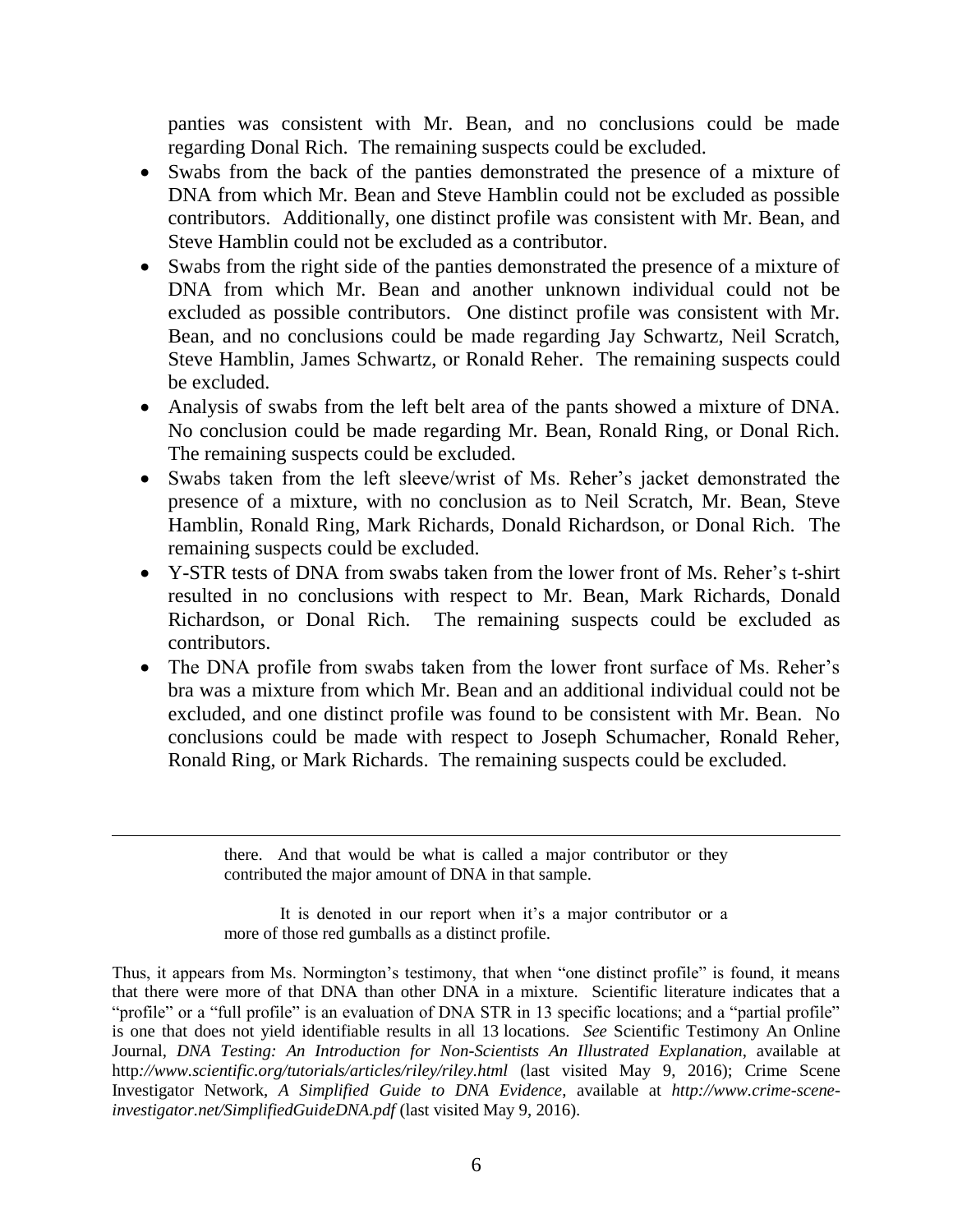Finally, swabs taken from the cuff of Ms. Reher's pant legs indicated the presence of a mixture of DNA from which no conclusion could be drawn regarding Mr. Bean, Steve Hamblin, or Donal Rich. The remaining suspects could be excluded as contributors.

[¶17] Ms. Normington testified that the statistics regarding the probability that there will be a match of the Y-STR DNA on the tested items were as follows:

- Left side of panties: Y-STR DNA halotype found on the item that was consistent with Mr. Bean's DNA occurs in 1 out of every 71 individuals.
- Back of panties: Y-STR DNA halotype found on the item that was consistent with Mr. Bean's DNA occurs in 1 out of every 450 individuals.
- Right side of panties: Y-STR DNA halotype found on the item that was consistent with Mr. Bean's DNA occurs in 1 out of every 314 individuals.
- Lower front surface of bra: Y-STR DNA halotype found on the item that was consistent with Mr. Bean's DNA occurs in 1 out of every 2632 individuals.
- Right side belt area of pants: Y-STR DNA halotype found on the item that was consistent with Mr. Bean's DNA occurs in 1 out of every 781 individuals.
- Fingernail: Y-STR DNA halotype found on the item that was consistent with Mr. Bean's DNA occurs in 1 out of every 5556 individuals.

[¶18] This patchwork of evidence, when stripped to its core with respect to Mr. Bean, indicates that DNA consistent with Mr. Bean's DNA was found on Ms. Reher's bra, her underwear, the waist of her pants, and on the fingernail that was located in her bathroom sink. Other evidence presented by the State includes a 1972 interview in which Mr. Bean explained that after leaving the bar, he took Joe Schumacher home and then, instead of heading home, he went to his work, which was in the opposite direction. There, he called his mother, vomited, and then proceeded home. The State also presented a 2011 interview of Mr. Bean where he repeatedly denied having committed the crime but said, "If I was there, then I don't remember what happened[,]" and "If I did it, I don't remember."

[¶19] At the close of the State's evidence, Mr. Bean moved for a Rule 29 judgment of acquittal. The district court denied that motion. Following the denial, Mr. Bean did not present any evidence and the case proceeded to the jury. The jury found Mr. Bean guilty of attempted rape, but acquitted him of the murder and rape charges. Mr. Bean then renewed his motion for judgment of acquittal. Again, the district court denied that motion. Mr. Bean was sentenced on May 26, 2015, and timely appealed.

[¶20] Additional facts will be discussed as they are relevant in the discussion portion of this opinion.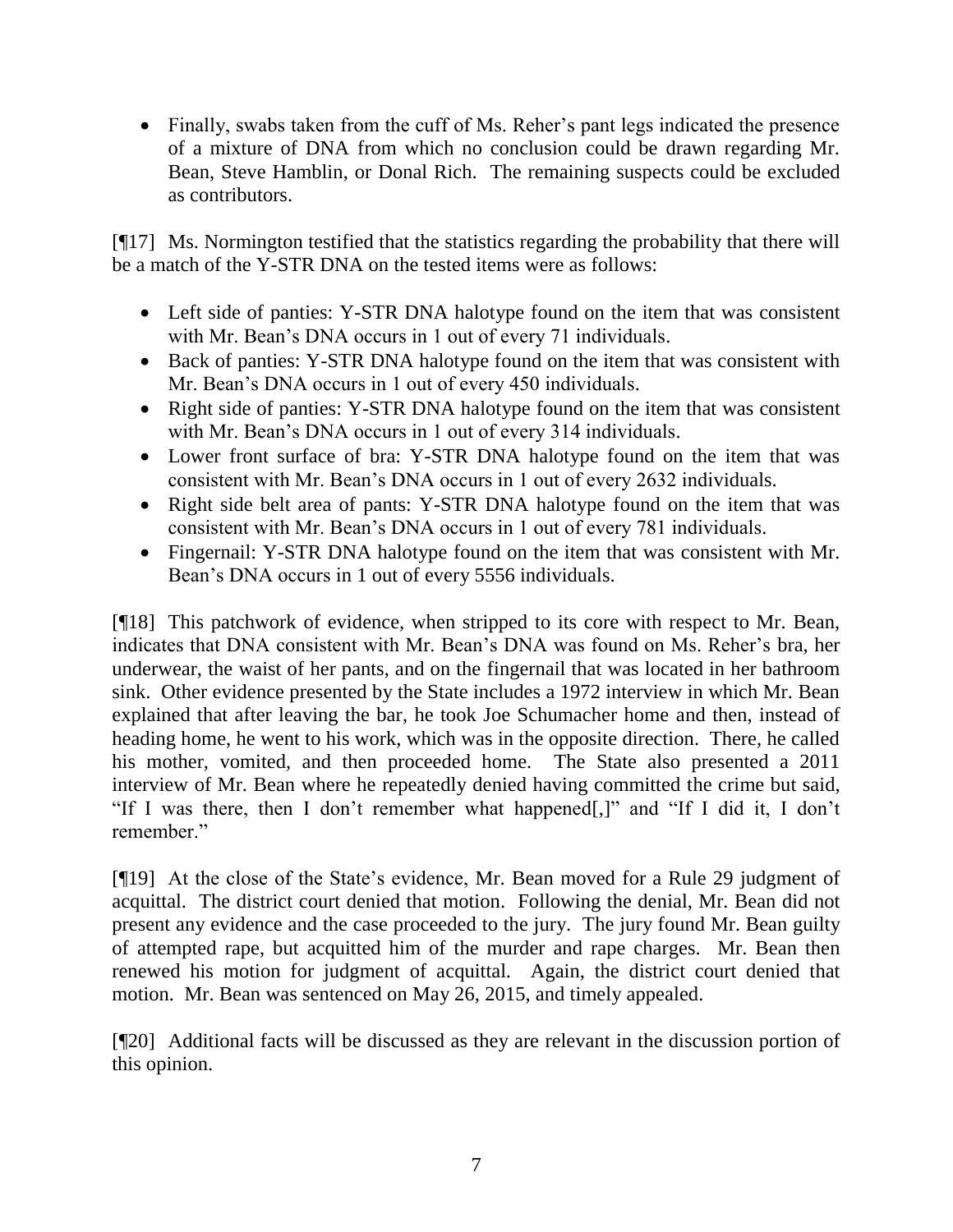### *DISCUSSION*

# *I. Did the district court abuse its discretion when it denied Mr. Bean's motion to exclude results of touch DNA testing?*

[¶21] Mr. Bean argues that the district court abused its discretion when it denied his motion in limine, which sought to exclude DNA test results because that evidence was inherently unreliable. He contends that the evidence was likely contaminated and that the investigators failed to follow current DNA collection and storage protocols, which did not exist in 1972.

### **A. Standard of Review**

[¶22] Generally, expert testimony is admissible if it meets the requirements of W.R.E. 702:

> If scientific, technical, or other specialized knowledge will assist the trier of fact to understand the evidence or to determine a fact in issue, a witness qualified as an expert by knowledge, skill, experience, training, or education, may testify thereto in the form of an opinion or otherwise.

[¶23] In *Bunting v. Jamieson*, 984 P.2d 467 (Wyo. 1999), we expressly adopted the analysis of the United States Supreme Court in *Daubert v. Merrell Dow Pharmaceuticals, Inc.*, 509 U.S. 579, 592-93, 113 S.Ct. 2786, 2796, 125 L.Ed.2d 469 (1993), *cert. denied*, 516 U.S. 869, 116 S.Ct. 189, 133 L.Ed.2d 126 (1995), to aid Wyoming courts in determining whether to admit or exclude expert testimony. We adopted *Daubert's* twopart test: first, the trial court is to determine whether the methodology or technique used by the expert is reliable, and second, the trial court must determine whether the proposed testimony "fits" the particular case. *Bunting*, 984 P.2d at 471. We explained that the primary goal of *Daubert's* gatekeeping requirement "is to ensure the reliability and relevancy of expert testimony. It is to make certain that an expert, whether basing testimony upon professional studies or personal experience, employs in the courtroom the same level of intellectual rigor that characterizes the practice of an expert in the relevant field." *Bunting*, 984 P.2d at 471 (quoting *Black v. Food Lion, Inc.*, 171 F.3d 308, 311 (5th Cir. 1999)).

[¶24] Here, however, the parties stipulated that a *Bunting/Daubert* hearing was not necessary. They agreed that "DNA analysis, including the YSTAR method, is accepted science, which produces reliable results, assuming reliable data is used in the testing process." They stipulated that the "DNA evidence is a good 'fit' for this case." Instead of challenging the admissibility of DNA testing in general, Mr. Bean's motion in limine contested the "admissibility of the DNA evidence *in this particular case* due to the high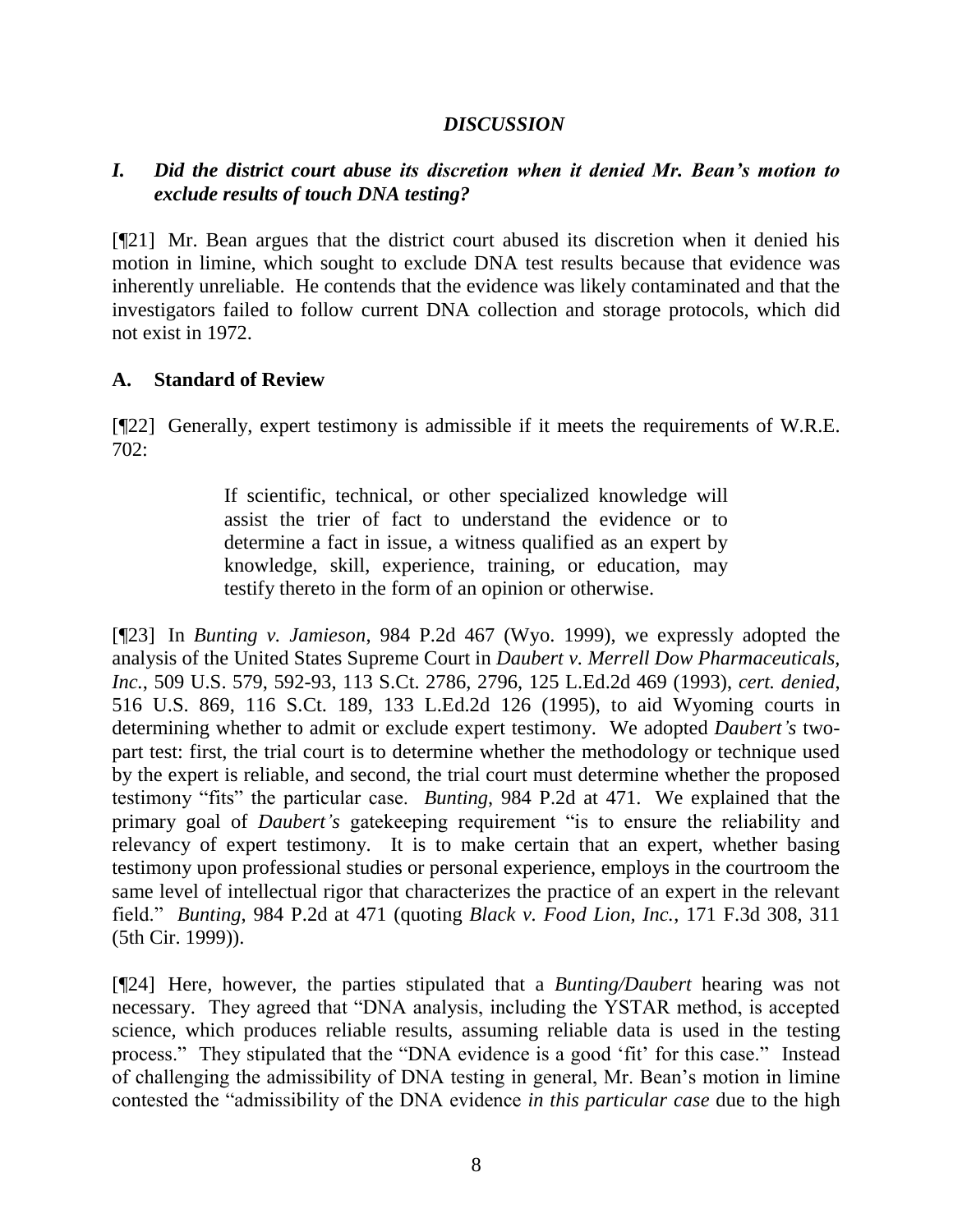potential of contamination or cross-contamination rendering the results of otherwise reliable DNA testing unreliable." (Emphasis in original.) As a result, the district court properly did not conduct a *Bunting/Daubert* analysis and instead looked to the question of whether the DNA evidence in this case was relevant under W.R.E. 402 and whether it should be excluded under W.R.E. 403. *See Easum v. Miller*, 2004 WY 73, ¶ 21, 92 P.3d 794, 800 (Wyo. 2004); *People v. Wesley*, 633 N.E.2d 451, 457-58 (N.Y. 1994) (once the general reliability of scientific evidence is established, the focus shifts to the admissibility of the evidence sought to be introduced, and issues concerning the "specific reliability of the procedures followed to generate the evidence" may be raised).

[¶25] We review a district court's decision to admit or reject expert testimony for an abuse of discretion. *Easum*, 2004 WY 73, ¶ 21, 92 P.3d at 800*.* "A decision to admit or reject expert testimony rests solely within the discretion of the district court and is not disturbed on appeal absent a clear showing of an abuse of discretion." *Cooper v. State*, 2008 WY 5, ¶ 9, 174 P.3d 726, 728 (Wyo. 2008) (citation omitted).

[¶26] Rule 402 of the Wyoming Rules of Evidence requires evidence to be relevant before it is admissible. Evidence is relevant if it has "any tendency to make the existence of any fact that is of consequence to the determination of the action more probable or less probable than it would be without the evidence." W.R.E. 401. Relevant evidence may be excluded "if its probative value is substantially outweighed by the danger of unfair prejudice, confusion of the issues, or misleading the jury, or by considerations of undue delay, waste of time, or needless presentation of cumulative evidence." W.R.E. 403. Thus, even after a conclusion that DNA testing is scientifically valid and reliable, DNA evidence may be challenged as irrelevant or unfairly prejudicial.

> The admissibility of [DNA] evidence remains subject to attack. Issues pertaining to *relevancy or prejudice* may be raised. For example, expert testimony may be presented to impeach the particular procedures used in a specific test or the reliability of the results obtained. In addition, traditional challenges to the admissibility of evidence such as the contamination of the sample or chain of custody questions may be presented. These issues relate to the weight of the evidence. The evidence may be found to be so tainted that it is totally unreliable and, therefore, must be excluded.

*State v. Futrell*, 436 S.E.2d 884, 889 (N.C. Ct. App. 1993) (citations omitted).

Evidentiary rulings are within the sound discretion of the trial court and include determinations of the adequacy of foundation and relevancy, competency, materiality, and remoteness of the evidence. This Court will generally accede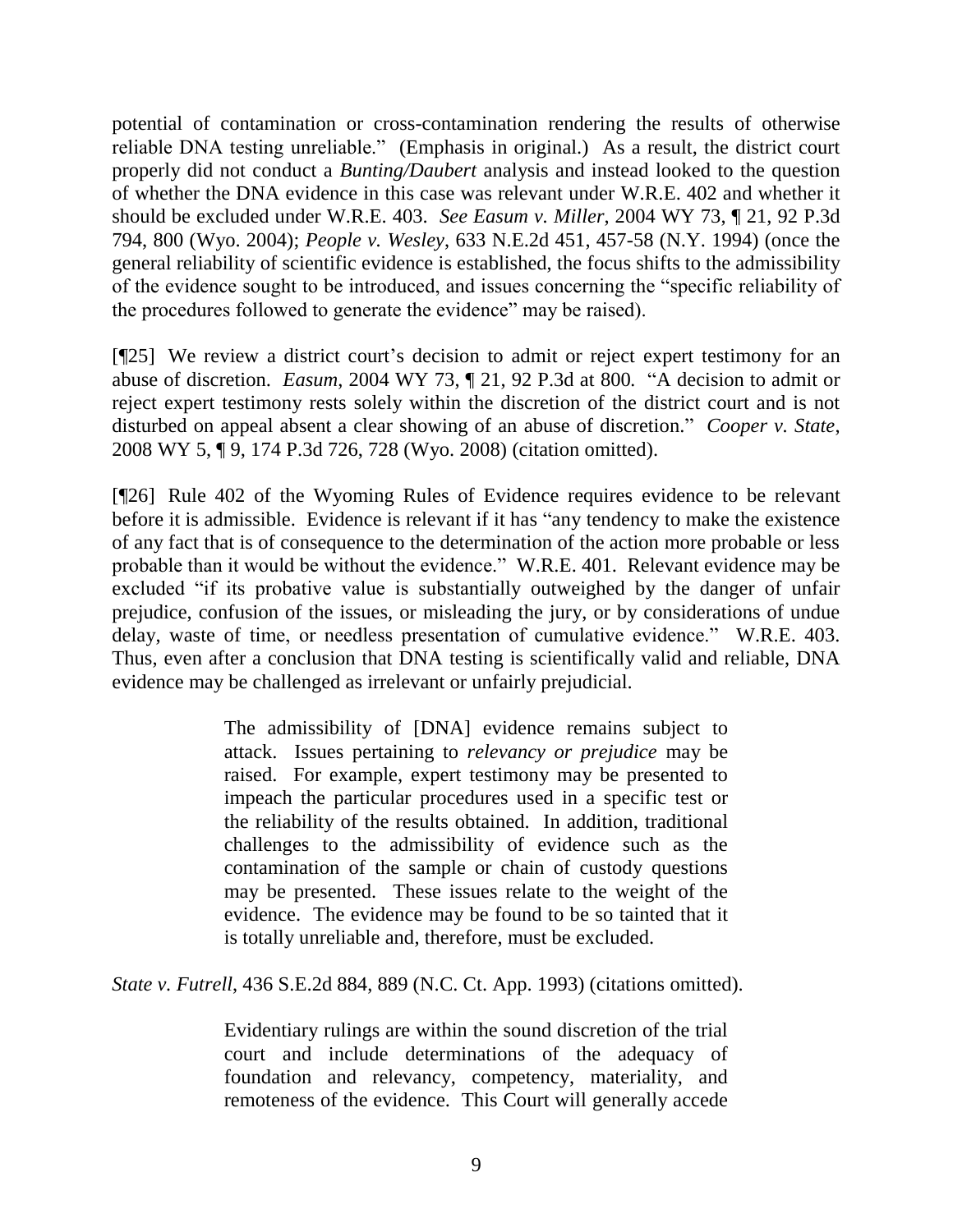to the trial court's determination of the admissibility of evidence unless that court clearly abused its discretion.

*Lawrence v. State*, 2015 WY 97, ¶ 10, 354 P.3d 77, 80 (Wyo. 2015) (quoting *Brock v. State*, 2012 WY 13, ¶ 23, 272 P.3d 933, 939-40 (Wyo. 2012)); *see also Reichert v. Phipps*, 2004 WY 7, ¶ 5, 84 P.3d 353, 355-56 (Wyo. 2004) (we review district court rulings on the admissibility of evidence for abuse of discretion). We therefore consider whether the district court's determination that the DNA evidence was relevant and admissible was reasonable or whether it exceeded the bounds of reason under the circumstances.

# **B. Analysis**

[¶27] Mr. Bean argues that the evidence collection methods used by the Laramie police officers on scene increased the likelihood of evidence contamination and did not comply with established DNA collection protocols. As a result, he argues, the DNA evidence was inherently unreliable and should have been excluded by the district court. The district court focused on the collection and storage methods undertaken by the Laramie Police Department in 1972 and explained that "issues of contamination or improper collection and storage methods generally go to the weight, not the admissibility of DNA evidence" unless the evidence is so tainted that the DNA test is unreliable. The district court concluded that "the actual collection and storage of this 1972 evidence was not so faulty as to negate its consideration by a jury" and held that the jury "should be allowed to consider the evidence and determine the weight to afford[] to [it]." Although the process used leaves room for the possibility that contamination or secondary transfer could have occurred, the testimony concerning collection of the items ultimately tested for DNA revealed that in 1972 the Laramie police officers employed state-of-the-art methods for evidence collection and analysis at the time, including taking precautions to avoid transferring trace evidence such as blood, hair, and fingerprints, and carefully documenting and packaging each item as it was collected.

[¶28] Evidence at the hearing on Mr. Bean's motion in limine revealed the following: After documenting the scene on camera, Detectives Valdez and Puls proceeded to collect evidence. As Detective Valdez collected each piece of evidence, Detective Puls recorded the time and a description of what had been collected. They had an evidence collection kit that contained envelopes, paper sacks, plastic bags, and scissors with a clamp on the end for picking things up. That kit did not contain gloves and they did not wear gloves. Detective Valdez explained that he used paper folds, a folded piece of notebook paper used like tweezers, to pick items up so he would not transfer his fingerprints or anything with his own blood type. He testified that he did not recall whether he used a different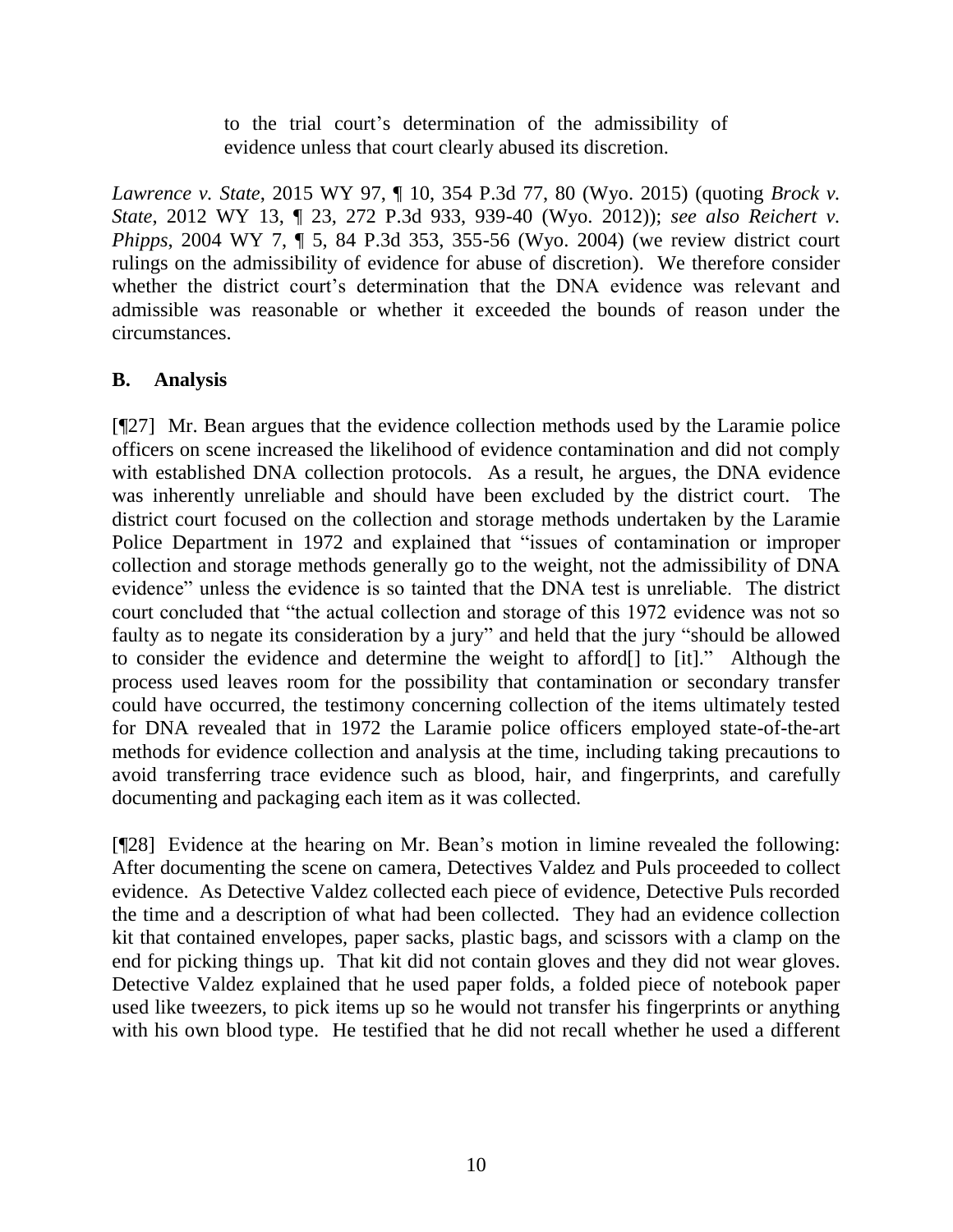piece of paper to collect each piece of evidence.<sup>3</sup> Each item was placed in a paper bag or other container from the collection kit.

[¶29] After Detective Valdez finished collecting the evidence at Ms. Reher's apartment, the coroner and Detectives Valdez, Puls, and James removed Ms. Reher's body from her bed and placed it in a body bag. In doing so, they touched her jacket, pants, t-shirt, and bra. Once they were at the funeral home, the coroner removed Ms. Reher's clothing in the following order: socks, pants, jacket, t-shirt, bra. He placed them in separate paper sacks held by Detective Valdez. The coroner was wearing gloves at the time, but did not change his gloves between items of clothing.

[¶30] The evidence was then brought back to Detective Valdez's office. Each wet item was taken from its paper sack and placed onto butcher paper spread out on the table so that it could dry. Each piece of evidence was then placed in a separate plastic evidence bag, sent to the FBI for analysis, and ultimately returned to Laramie. Detective Valdez could not recall how long it took the FBI to return the evidence to the Laramie Police Department. Ms. Normington of the Wyoming Crime Laboratory testified that she had no way of knowing whether any piece of evidence that she tested had previously been contaminated or how any particular DNA became deposited on an item.

[¶31] Mr. Bean urges us to conclude that these facts concerning the collection and potential contamination of the touch DNA required the exclusion of that evidence. "[I]t is the distinctive province of the court to determine the competency and admissibility of evidence." 40A Am. Jur. 2d *Homicide* § 478 (updated 2016). However, "the weight to be attached to specific parts of the evidence introduced, as well as the credence to be given to the testimony of the witnesses, is wholly within the province of the jury." *Id*.; *see also Wise v. Ludlow*, 2015 WY 43, ¶ 53, 346 P.3d 1, 14 (Wyo. 2015) ("An expert's conclusions may be wrong, but if his methodology is reliable, the accuracy of his conclusions presents a jury question that must be presented at trial." (internal quotation marks and citation omitted)); *Snow v. State*, 2009 WY 117, ¶ 31, 216 P.3d 505, 515 (Wyo. 2009) (emphasizing the importance of the jury as fact-finder, especially in criminal cases). Recognizing the separate roles of the court and the jury, we have held that "concern about specific procedures goes to the reliability of the evidence and the weight given by the jury." *Springfield v. State*, 860 P.2d 435, 444 (Wyo. 1993).

> The district court should focus on whether accepted protocol was adequately followed in a specific case, but the court, in exercising its discretion, should be mindful that this issue would go more to the weight than to the admissibility of the evidence. Rarely should such a factual determination be

<sup>&</sup>lt;sup>3</sup> At trial, Detective Valdez testified that he did not believe he would have changed the paper fold between items as he collected each piece of evidence.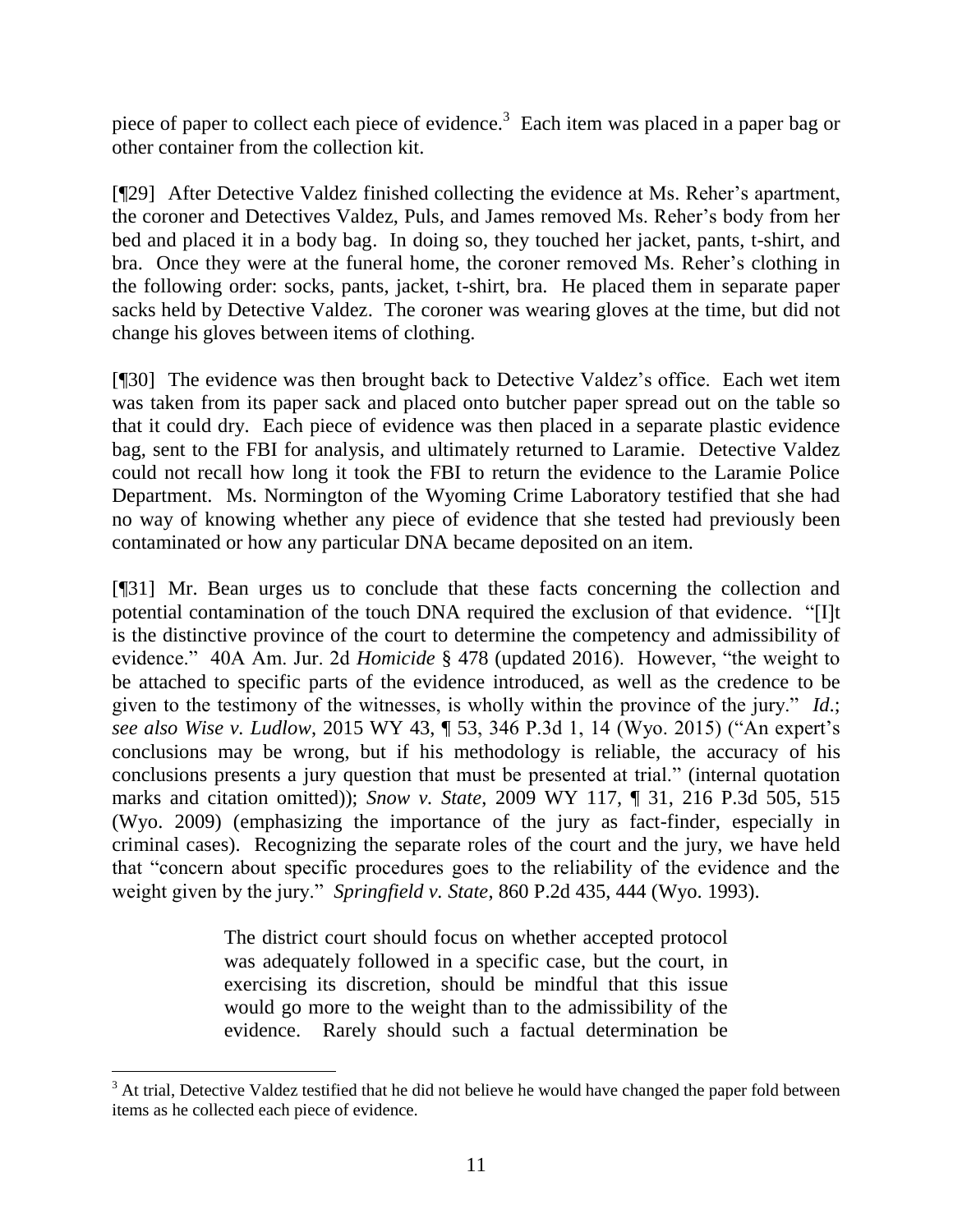excluded from jury consideration. With adequate cautionary instructions from the trial judge, vigorous cross-examination of the government's experts, and challenging testimony from defense experts, the jury should be allowed to make its own factual determination as to whether the evidence is reliable.

*Id*. (quoting *United States v. Jakobetz*, 955 F.2d 786, 800 (2d Cir. 1992)) (upholding admission of DNA results over defendant's claims of error in that profiling procedure was not examined and test results lacked a proper foundation). Cases cited by both Mr. Bean and the State align with the notion expressed in *Springfield* that issues of contamination or improper storage of evidence generally go to the weight and not the admissibility of that evidence. *See State v. Connell*, No. 98,870, 2012 WL 222926, \*9 (Kan. Ct. App. January 20, 2012) ("[T]raditional challenges to the admissibility of evidence such as the contamination of the sample or chain of custody . . . relate to the weight of the evidence."); *United States v. Lowe*, 954 F.Supp. 401, 420 (D. Mass. 1996) ("The potential for and significance of contamination . . . impact the weight of the evidence rather than its admissibility."); *State v. Ford*, 392 S.E.2d 781, 784 (S.C. 1990) (problems with contamination or chain of custody for DNA evidence go to the weight of the evidence); *see also Charley v. Estes*, No. 4:12-CV-1069-VEH-JEO, 2015 WL 2354258, at \*18 (N.D. Ala. May 14, 2015) (potential for contamination of forensic evidence generally goes to its weight, not admissibility).

[¶32] In general,

concerns about contamination and degradation of forensic samples are not unique to DNA samples. Those concerns may arise with respect to any forensic evidence. The potential for contamination may present an open field for cross-examination or may be addressed through testimony of defense experts at trial, as is true of other forensic evidence.

*State v. Cunningham*, 105 P.3d 929, 932 (Or. Ct. App. 2005) (quoting *State v. Lyons*, 924 P.2d 802, 813 (Or. 1996)). There may, however, be instances when forensic evidence, including DNA evidence, is so unreliable that it should be excluded. *Connell*, 2012 WL 222926, at \*9 (stating "[t]he evidence may be found so tainted that it is totally unreliable and, therefore, must be excluded[,]" but despite discrepancy in dates of obtaining DNA swab sample, it would have been admitted at trial); *Armstead v. State*, 673 A.2d 221, 233 (Md. Ct. App. 1996) (holding that "the trial judge retains the discretion to exclude DNA evidence if errors in the laboratory procedures render it so unreliable that it would not be helpful to the trier of fact<sup>[1]</sup>, but that trial court did not abuse its discretion by admitting that evidence); *State v. Hill*, 895 P.2d 1238, 1244-47 (Kan. 1995) (stating that "[DNA] test results may be inadmissible on grounds of relevancy or prejudice as well as under traditional challenges to admissibility of evidence such as contamination of the sample or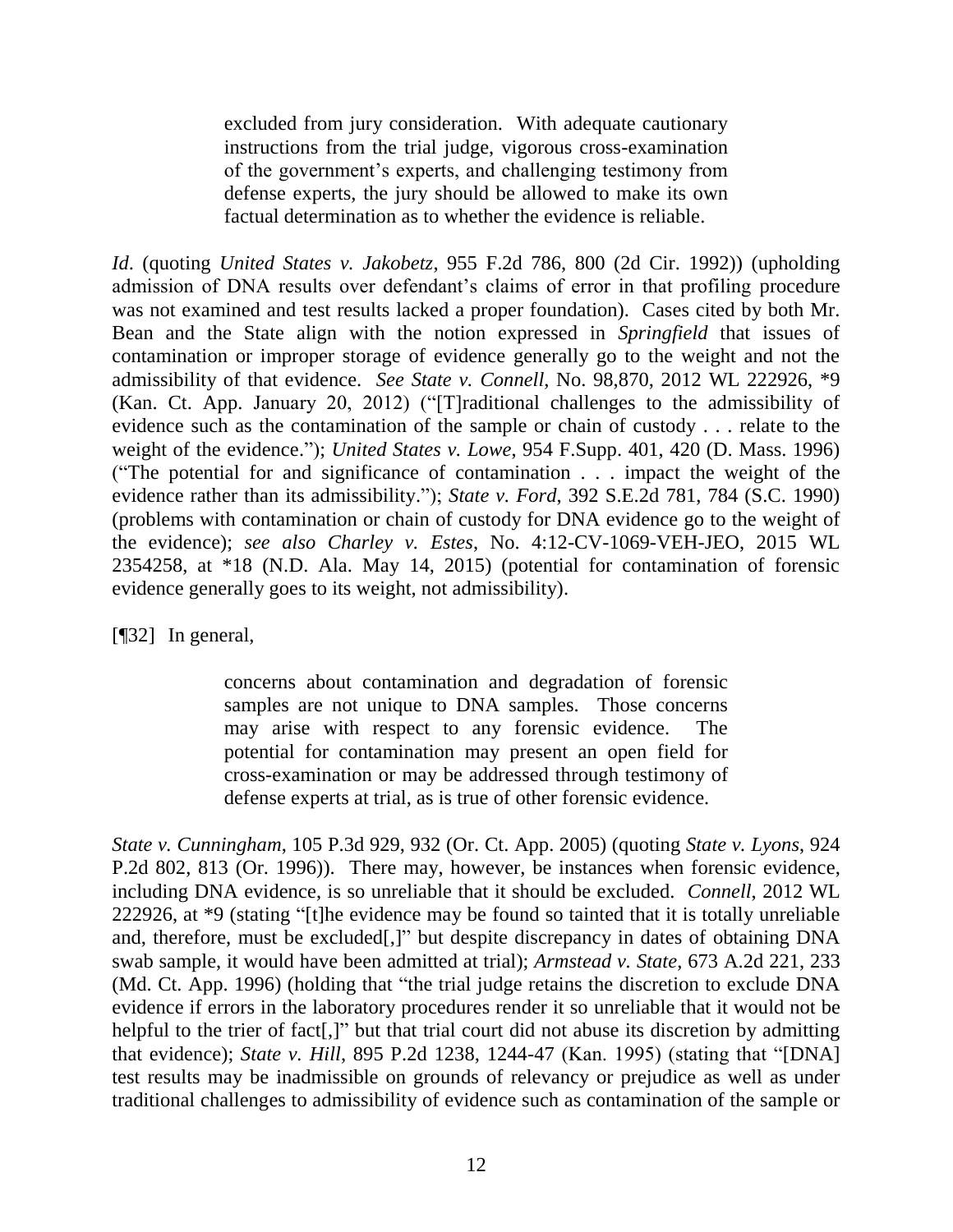chain of custody questions[,]" but holding that small sample size and potential for contamination went to weight of the evidence, not admissibility); *Ford*, 392 S.E.2d at 784 (when taint makes test results unreliable, DNA evidence may be excluded, but because the defendant failed to challenge the evidence at trial, DNA test results were properly admitted). In *Springfield*, we held that "if the procedures produce an unreliable result, then the court may exclude the evidence entirely." 860 P.2d at 443. We agree that, in some cases, "the probability of transfer may serve as the basis for a motion to exclude evidence in a situation where transfer is so likely that invoking DNA findings may risk unduly prejudicing the jury." Faigman, *supra*, 4 Mod. Sci. Evidence § 30:13. This, however, is not such a case. Cases where courts have found that DNA evidence was so unreliable as to be inadmissible are rare. After a thorough search, we have located very few, none of which are on point. *See, e.g., People v. Castro*, 545 N.Y.S.2d 985, 999 (N.Y. Sup. Ct., Bronx County 1989) (holding that because the evidence revealed that the testing laboratory failed to comply with established testing procedures, the results were inherently unreliable and were inadmissible as a matter of law).

[¶33] The overwhelming majority of courts have admitted DNA evidence, allowing questions concerning contamination and chain of custody to be explored through crossexamination and the defendants' presentation of their own expert testimony. *See, e.g., People v. Ortiz*, 914 N.Y.S.2d 281, 282 (N.Y. App. Div.2d Dep't 2011); *Cunningham*, 105 P.3d at 932 (question of contamination of hair shaft with DNA that was the same type as the defendant's and 10% of the population was an issue that could be developed for the jury); *State v. Wommack*, 770 So.2d 365, 372 (La. Ct. App. 3 Cir. 2000) (possible contamination where clothing was bagged together and lack of accreditation of FBI lab at the time of testing was properly before the jury); *State v. Moore*, 885 P.2d 457, 470, 474 (Mont. 1994) (defendant's objections regarding laboratory's analysis, procedure, and potential contamination went to the weight given to the evidence by the jury, and were not questions of admissibility), *abrogated on other grounds by State v. Gollehon*, 906 P.2d 697 (Mont. 1995); *State v. Bruno*, 424 S.E.2d 440, 445 (N.C. Ct. App. 1993) (conflict in DNA test results performed by two different experts did not render evidence so unreliable as to be excluded, rather it was an issue properly left to the jury); *State v. Anderson*, 881 P.2d 29, 48 (N.M. 1994) ("Any controversy over the results of the testing and the statistical calculations goes to the weight of the evidence and is properly left to the trier of fact.").

[¶34] In *State v. Ramsey*, 550 S.E.2d 294 (S.C. 2001), DNA evidence tied the defendant to the scene of a murder when blood found on a sweater at the crime scene and blood on the defendant's boot did not exclude the victim's DNA profile. *Id*. at 298. The defendant argued that this DNA evidence should have been excluded because the police had committed what he referred to as "classic violations of evidence preservation." *Id*. Pieces of evidence had been taken from the crime scene to other locations where they were subject to contamination: blood evidence had been taken from the scene of the murder to a bar frequented by the defendant and then to the defendant's home; the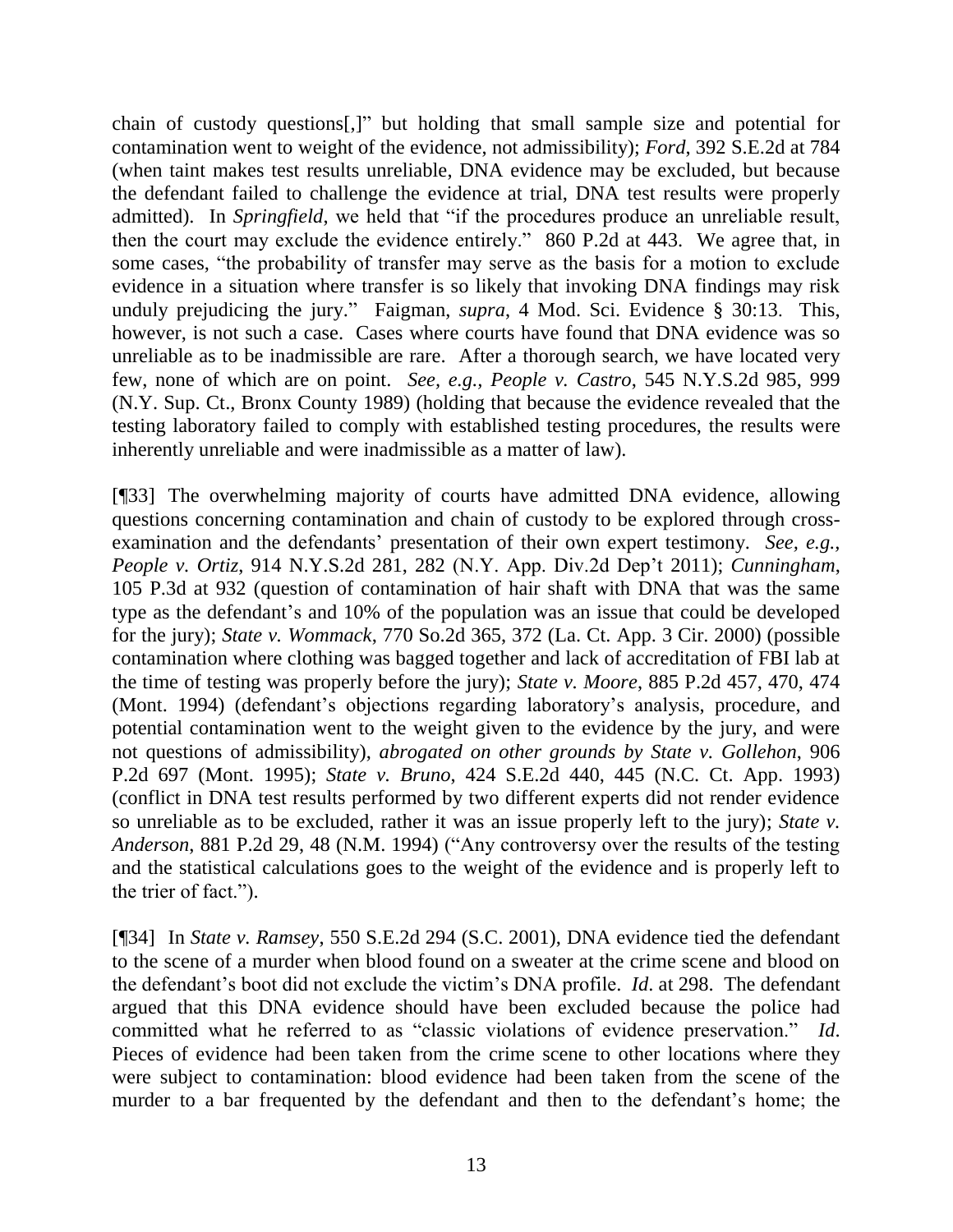sweater found at the murder scene was transported to the bar where investigators removed hairs from the sweater; and bloody footprint casts were taken from the murder scene to the defendant's home where they were washed. *Id*. According to one expert, blood that had been on the footprint casts may have splashed onto the defendant's boot during that time, rendering evidence of blood found on the boot unreliable. *Id*. The South Carolina Supreme Court held:

> We find the DNA evidence in this case is not so tainted that it is totally unreliable. Two conflicting theories were offered at trial as to how the evidence was collected and its potential for contamination. [The defendant] maintains the blood on the boot could be contaminated, while the police officers testified they were careful and complied with procedures. We find these issues relate to the weight of the evidence.

*Id*. at 298.

[¶35] In *Williams v. State*, 2002 WY 184, ¶ 7, 60 P.3d 151, 154-55 (Wyo. 2002), the defendant challenged the admission of testimony of a handwriting expert. After concluding that the trial court's admission of that testimony was proper under *Daubert* and *Bunting*, we recognized that the defendant had "the opportunity to cross-examine this expert to adequately test his expressed opinions and point out to the jury those reasons she believed that the testimony was not credible and should not have been relied upon by the jury." *Id*. at ¶ 20, 60 P.3d at 159. We went on to note that "*Daubert* recognized '[v]igorous cross-examination, presentation of contrary evidence, and careful instruction on the burden of proof are the traditional and appropriate means of attacking shaky but admissible evidence.'" *Id*. (citations omitted).

[¶36] In *People v. Ortiz*, a child who was allegedly sexually assaulted deposited her underpants in a clothes hamper which also contained clothes worn by non-suspect family members. 914 N.Y.S.2d at 282. Twenty days after the underpants were deposited in the hamper, the victim removed the underpants from the clothes hamper and gave them to the police. *Id*. DNA tests revealed the presence of male DNA consistent with the defendant and the presence of a second male's DNA that was consistent with the victim's father, which could have come from contact with the victim's father's clothing that had been mixed with the victim's clothing in the hamper. *Id*. The defendant challenged the admission of the DNA evidence, claiming that there was not a valid chain of custody and that it had been contaminated. The Court held the admission of the underpants was proper:

> The testimony at trial gave reasonable assurances that the underpants admitted into evidence were the same underpants the complainant had worn at the time of the incident and were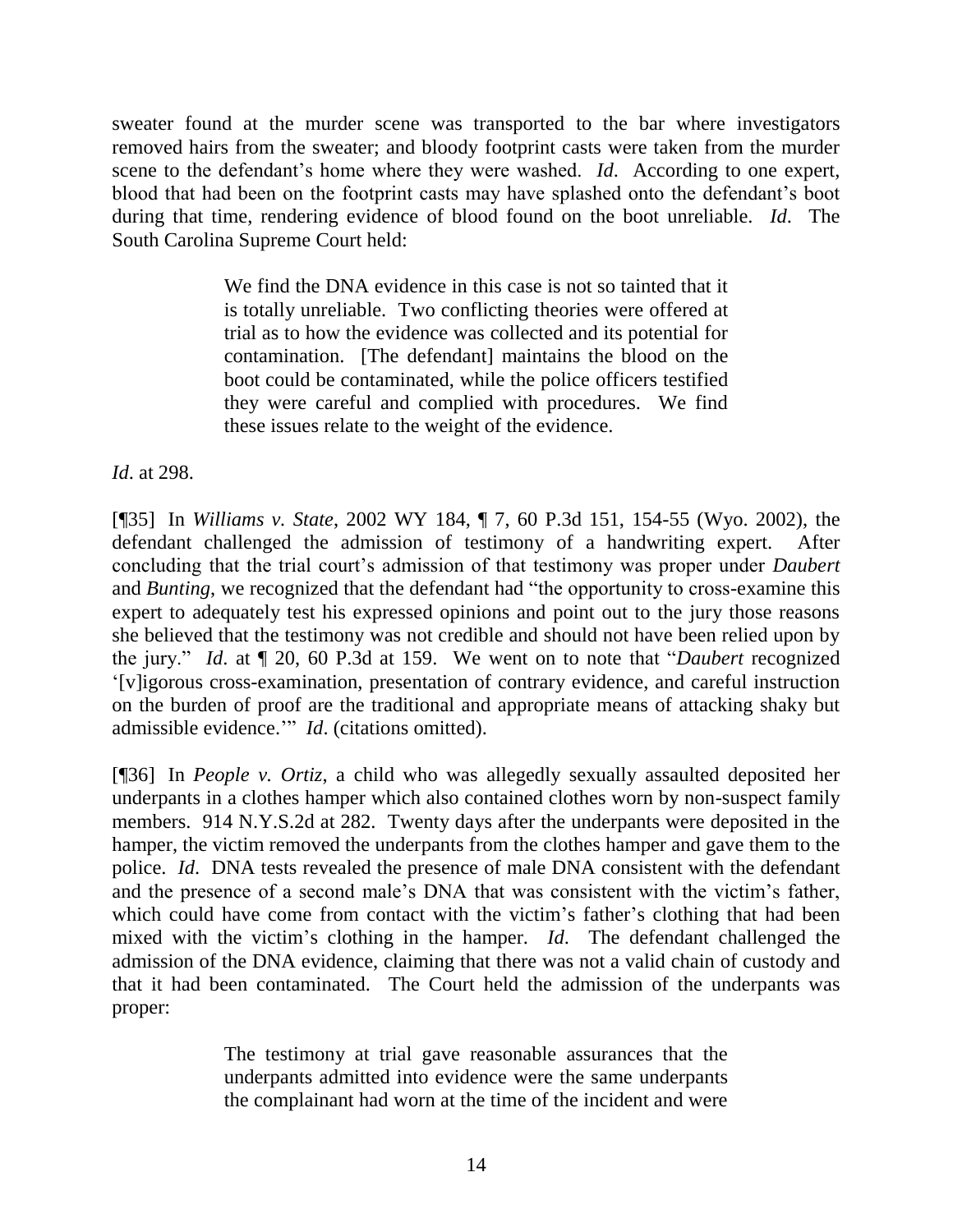substantially unchanged. Moreover, once the People properly authenticated the underpants, any evidence that the *DNA* on the underpants could have been contaminated goes to the weight of the evidence, not to the admissibility of the evidence (*see People v. Klinger*, 185 Misc.2d 574, 586, 713 N.Y.S.2d 823[, 831 (N.Y. County Ct. 2000)]; *see also People v. KO*, 304 A.D.2d 451, 452, 757 N.Y.S.2d 561[,562 (N.Y. App. Div. 1st Dep't 2003)], *remanded on other grounds* 542 U.S. 901, 124 S.Ct 2839, 159 L.Ed.2d 265)).

*Id.* (some citations omitted).

[¶37] Likewise, in *People v. Van Zant*, No. 5-11-0034, 2012 WL 7069973 at \*9 (Ill. App. Ct. March 21, 2012), the defendant challenged the trial court's denial of his motion in limine seeking to exclude DNA evidence found on a firearm because a sufficient sample was not available to test all the markers for the Y-STR DNA due to degradation to the sample caused by either the environment or age. He also contended that the DNA evidence was unreliable because it only indicated that he could not be excluded as having handled the weapon, and also indicated that approximately 1 in 100 African-American males, 1 in 33 white males, and 1 in 100 Hispanic males could also not be excluded from the mixture found on the weapon. *Id*.

[¶38] The appellate court held:

[Q]uestions concerning the reliability of statistical probabilities developed from DNA-evidence testing go toward the weight given to the evidence rather than its admissibility as evidence. *People v. Redman*, 135 Ill. App. 3d 534, 540 (1985); *People v. Liscomb*, 215 Ill. App. 3d 413, 436[, 574 N.E.2d 1345, 1359] (1991). Further, in *People v. Hickey*, 178 Ill.2d 256, 279 (1997), the supreme court concluded that issues concerning the caliber of work of DNA testing, including laboratory protocol and the manner in which it was followed, quality control and quality assurance measures employed, and the possible contamination or degradation of DNA samples, are issues going toward the weight of the evidence rather than admissibility.

*Id*., 2012 WL 7069973 at \*8.

[¶39] In this case, it is true that DNA analysis and protocols for DNA evidence collection did not exist in 1972 when the evidence was collected. However, the fact that evidence would now be collected in a different manner than it was in 1972 does not alone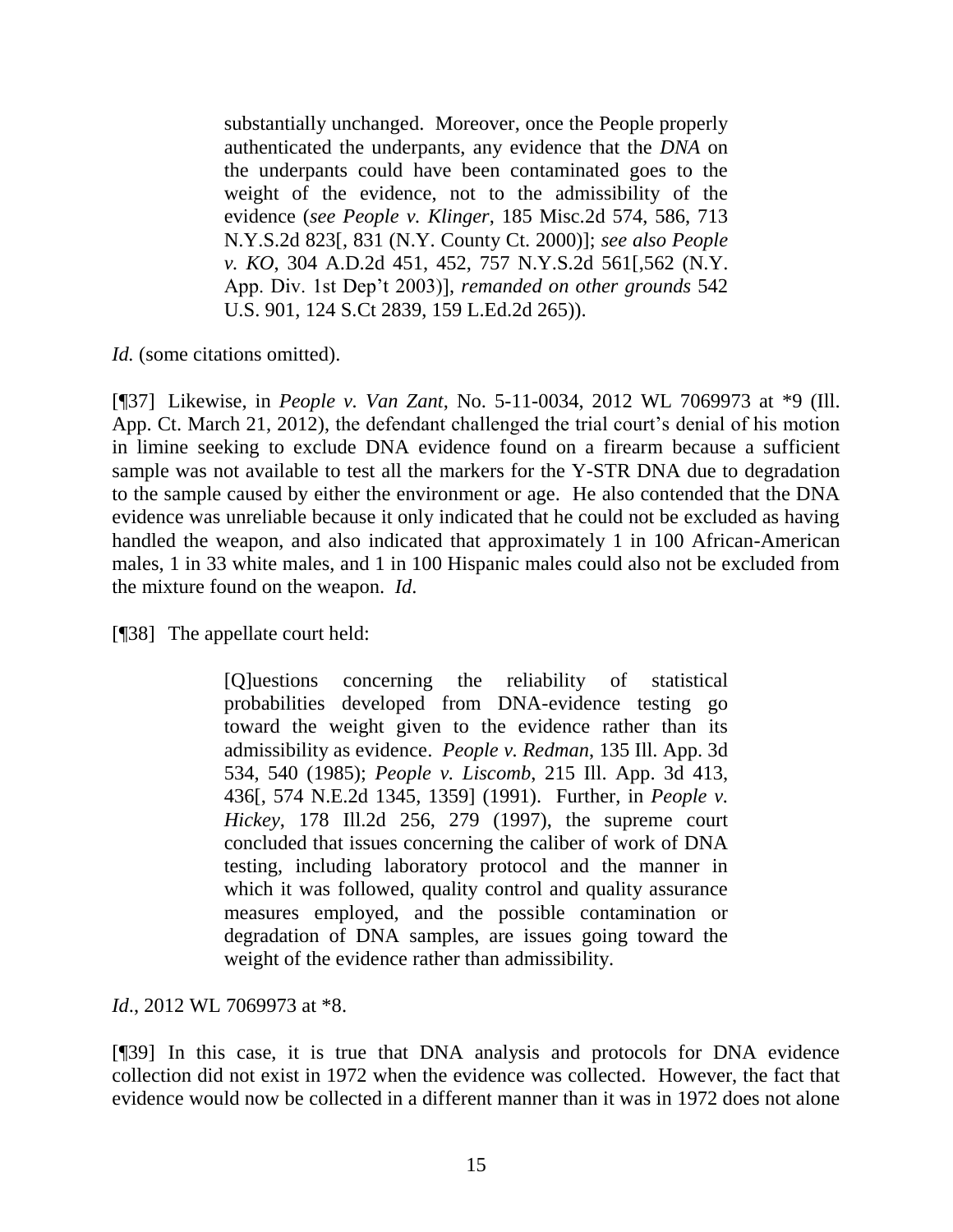render the 1972 evidence so unreliable as to warrant exclusion. In 1972, the purpose of state-of-the-art methods of evidence collection was to maintain its integrity for the examination of blood, semen, fingerprints, hairs, fibers, and soils. Detective Senior testified that concerns about the collection and contamination of trace evidence in 1972 are the same concerns about the collection and contamination of DNA evidence in 2015. He also testified that trace evidence is collected in "about the same manner today as it was back in 1972." Evidence collection kits have not changed much over the years; the items available for collection and storage of evidence have not changed much; and the methods used for packaging evidence are similar.

[¶40] At the motion in limine hearing, Mr. Bean explored the issues of the integrity of the DNA evidence. His counsel examined the State's witnesses regarding potential touch DNA contamination, secondary transfer of touch DNA, the Laramie Police Department's evidence collection and storage methods, and the Wyoming State Crime Laboratory's procedures and statistical analysis methods. He highlighted the officers' failure to change paper folds between items of evidence as they collected evidence at the scene and the coroner's failure to change gloves between items of clothing as he removed them from Ms. Reher's body, both of which could lead to the possibility of secondary transfer during collection. He also highlighted the fact that it is unknown how the evidence was handled by the FBI. These facts certainly introduced the possibility of contamination of the evidence. However, Mr. Bean did not put on testimony of an expert of his own to establish how any particular piece of evidence was rendered unreliable. Without more than speculation that contamination could have occurred, we cannot conclude that the district court abused its discretion in determining that the issue of contamination was one that the jury could weigh in its fact-finding role. As one court explained:

> Absent evidence of tampering, allegations or questions regarding the care and custody of a piece of evidence go to the weight to be given that evidence, not its admissibility. Here, the only evidence appellant put forth regarding contamination of the evidence is the fact that it was stored by the old HPD [Houston Police Department] crime lab. Although appellant offered evidence challenging the reliability of the old HPD crime lab as a whole, he offered no evidence that the particular evidence at issue in the instant case had been tampered with or contaminated. In response to appellant's claims, the State introduced testimony to support the reliability of the evidence at issue.

*Cruz-Garcia v. State*, No. AP-77,025, 2015 WL 6528727, at \*13 (Tex. Crim. App. Oct. 28, 2015).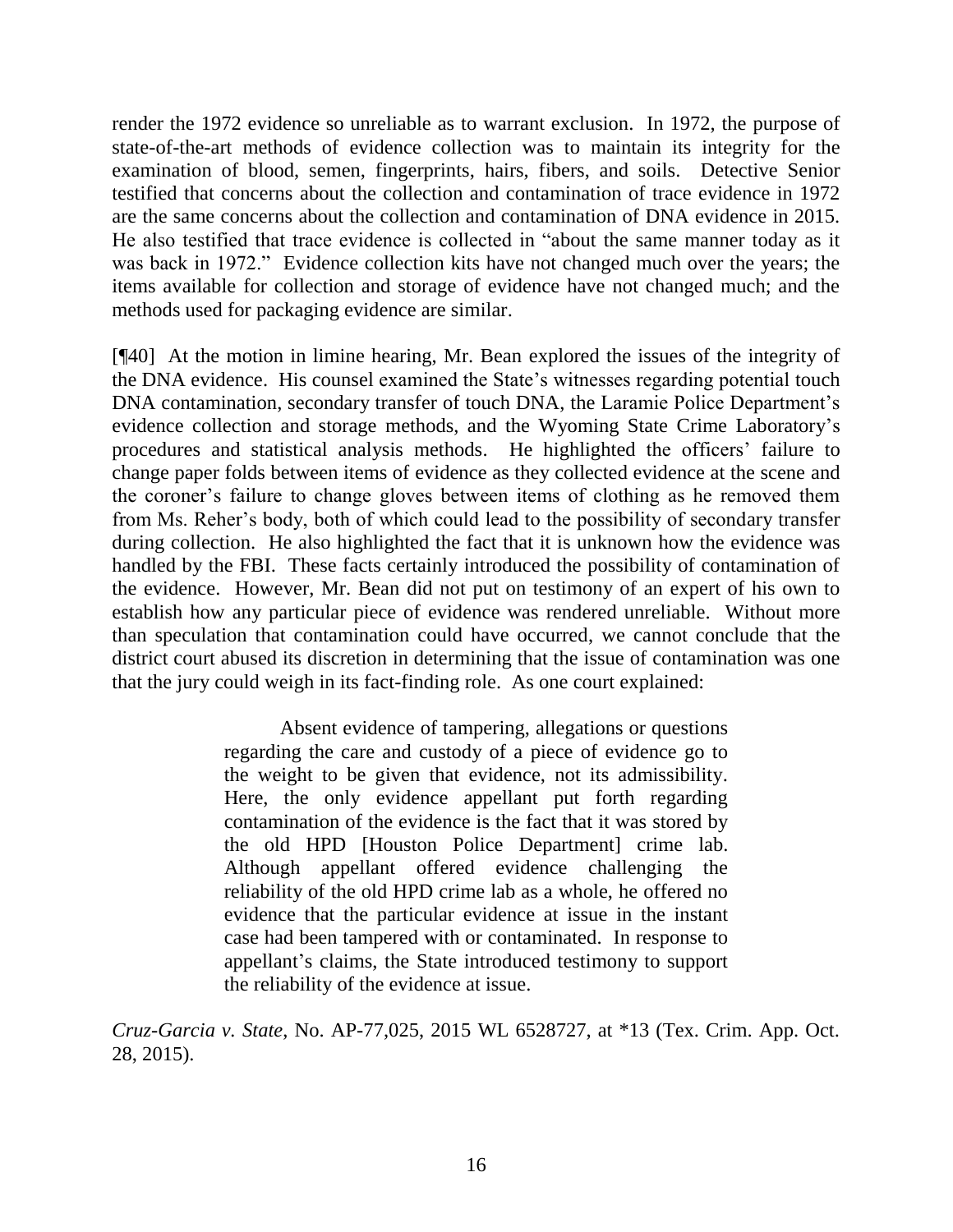[¶41] The district court did not abuse its discretion when it concluded that the touch DNA evidence was not so unreliable that it ought to be excluded from the jury's consideration.

# *II. Was there sufficient evidence to support Mr. Bean's conviction and the district court's denial of his motion for judgment of acquittal?*

[¶42] We next address Mr. Bean's arguments that there was insufficient evidence to support his conviction of attempted rape and that the district court accordingly erred in denying his motions for judgment of acquittal.

# **A. Standard of Review**

[¶43] We review the denial of a motion for judgment of acquittal using the following standard:

> Our responsibility in considering the propriety of a ruling on a motion for judgment of acquittal is the same as that of the trial court. *Cloman v. State*, Wyo., 574 P.2d 410 (1978). The question raised is the sufficiency of the evidence to sustain the charge, which is a matter to be determined within the sound discretion of the trial court. *Chavez v. State*, Wyo., 601 P.2d 166 (1979); *Montez v. State*, Wyo., 527 P.2d 1330 (1974). In making that determination the district court must assume the truth of the evidence of the State and give to the State the benefit of all legitimate inferences to be drawn from that evidence. If a prima facie case is demonstrated when the evidence is so examined, the motion for judgment of acquittal properly is denied. *Russell v. State*, Wyo., 583 P.2d 690 (1978). It is proper to grant a motion for judgment of acquittal only if there is no substantial evidence to sustain the material allegations relating to the offense that is charged. *Heberling v. State*, Wyo., 507 P.2d 1 (1973), *cert. denied* 414 U.S. 1022, 94 S.Ct. 444, 38 L.Ed.2d 313 (1973); *Fresquez v. State*, Wyo., 492 P.2d 197 (1971). Such a result is indicated if the evidence requires the jury to speculate or conjecture as to the defendant's guilt or if a reasonable juror must have a reasonable doubt as to the existence of any of the essential elements of the crime when the evidence is viewed in the light most favorable to the State. *Chavez v. State*, *supra; Russell v. State*, *supra*.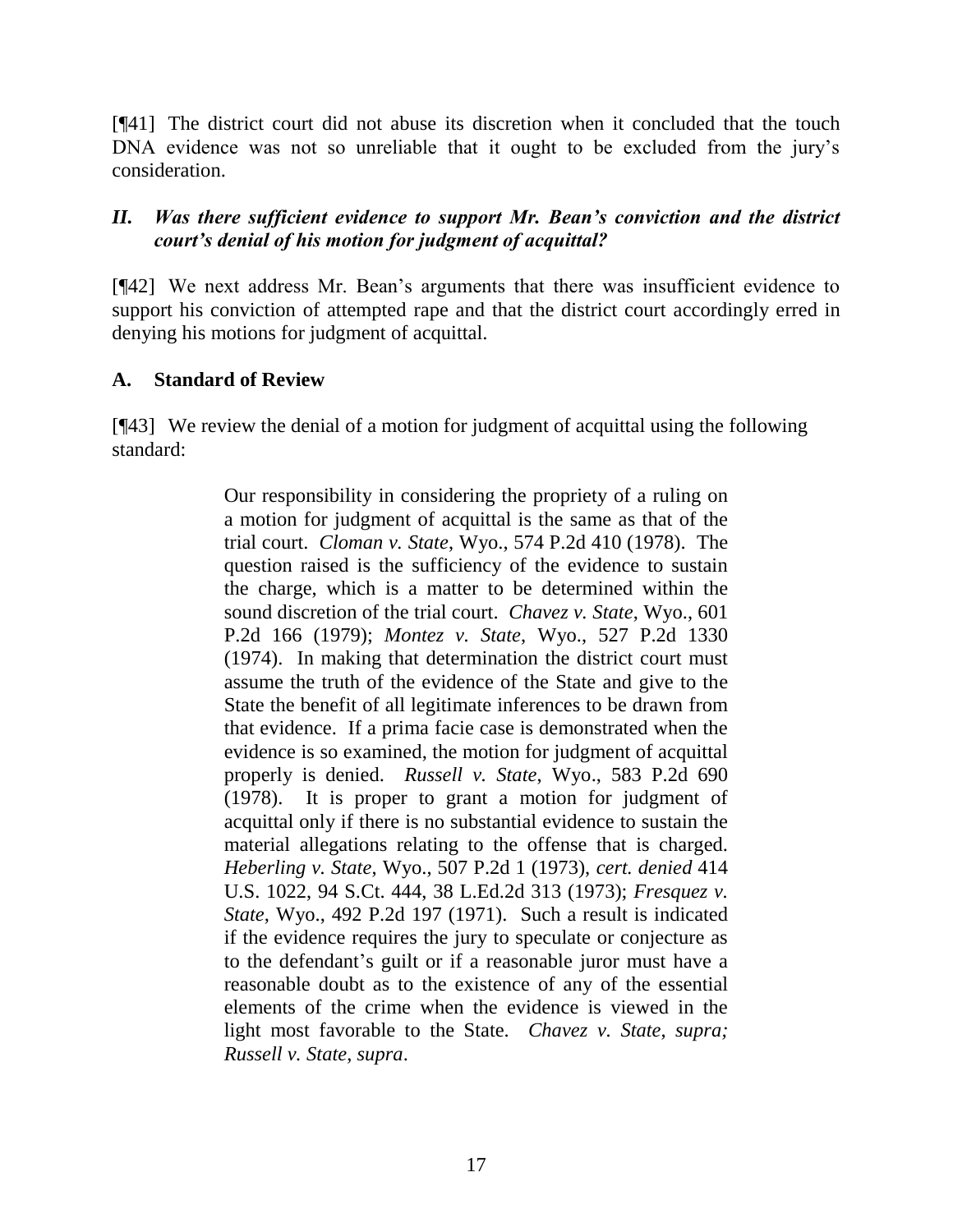*Taylor v. State*, 2011 WY 18, ¶ 10, 246 P.3d 596, 598-99 (Wyo. 2011) (quoting *Martinez v. State*, 2009 WY 6, ¶ 11, 199 P.3d 526, 530 (Wyo. 2009)). This standard applies whether the supporting evidence is direct or circumstantial. *Bruce v. State*, 2015 WY 46, ¶¶ 51-52, 346 P.3d 909, 925-26 (Wyo. 2015).

[¶44] We review a claim of insufficiency of the evidence in the following manner:

We examine and accept as true the State's evidence and all reasonable inferences which can be drawn from it. We do not consider conflicting evidence presented by the defendant. We do not substitute our judgment for that of the jury; rather, we determine whether a jury could have reasonably concluded each of the elements of the crime was proven beyond a reasonable doubt. This standard applies whether the supporting evidence is direct or circumstantial.

*Guerrero v. State*, 2012 WY 77, ¶ 14, 277 P.3d 735, 738-39 (Wyo. 2012) (quoting *Anderson v. State*, 2009 WY 119, ¶ 6, 216 P.3d 1143, 1145 (Wyo. 2009)).

The State's evidence must be accepted as true, and it must be given all favorable inferences flowing from it.

*Andersen v. State*, 2014 WY 88, ¶¶ 23-24, 330 P.3d 256, 263 (Wyo. 2014); *see also Toth v. State*, 2015 WY 86A, ¶ 15, 353 P.3d 696, 702 (Wyo. 2015).

> [A]fter drawing into the open only the evidence adverse to the defendant, we examine whether that evidence permits the jury's inference that the defendant violated the elements of the statute as charged. Our focus is singular and only examines the **reasonableness of the inference** from premises admittedly adverse to the defendant.

*Oldman v. State*, 2015 WY 121, ¶ 5, 359 P.3d 964, 967 (Wyo. 2015) (emphasis in original) (citations omitted).

[¶45] We do not consider "whether or not the evidence was sufficient to establish guilt beyond a reasonable doubt, but [instead] whether or not the evidence could reasonably support such a finding by the factfinder." *Hill v. State*, 2016 WY 27, ¶ 13, --- P.3d ---, --- (Wyo. 2016) (citing *Levengood v. State*, 2014 WY 138, ¶ 12, 336 P.3d 1201, 1203 (Wyo. 2014)). "We will not reweigh the evidence nor will we re-examine the credibility of the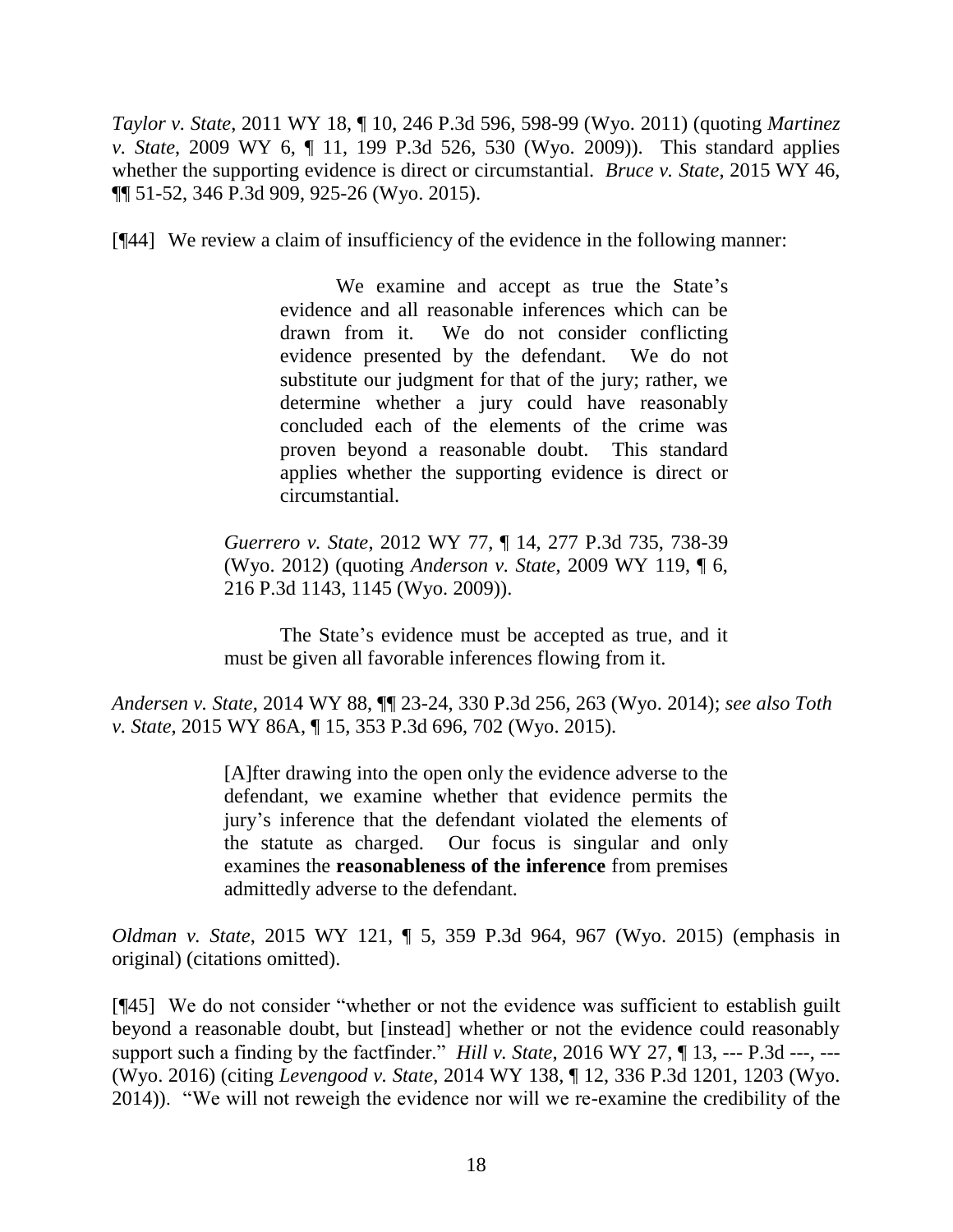witnesses." *Hill*, 2016 WY 27,  $\P$  12, ---, P.3d at --- (citation omitted). We review the sufficiency of the evidence "from this perspective because we defer to the jury as the fact-finder and assume they believed only the evidence adverse to the defendant since they found the defendant guilty beyond a reasonable doubt." *Oldman*, 2015 WY 121, ¶ 5, 359 P.3d at 966.

[¶46] Mr. Bean argues that "if the evidence is as consistent with innocence as with guilt, it is insufficient to sustain a conviction, since in such case there cannot be a moral certainty of guilt and the rule of reasonable doubt has not been met." *State v. Osmus*, 73 Wyo. 183, 276 P.2d 469, 481 (Wyo. 1954). He relies upon *Osmus* and other cases decided long before the sufficiency of the evidence standard of review was first articulated by the United States Supreme Court in *Jackson v. Virginia*, 443 U.S. 307, 318-19, 99 S.Ct. 2781, 2788-89, 61 L.Ed.2d 560 (1979), *reh. denied*, 444 U.S. 890, 100 S.Ct. 195, 62 L.Ed.2d 126 (1979), and applied by this Court in *Shafsky v. State*, 526 P.2d 60, 61 (Wyo. 1974). As the Colorado Supreme Court has explained, "the old rule requiring the prosecution 'to exclude every reasonable hypotheses other than that of guilt' was confusing and outmoded." *Clark v. People*, 232 P.3d 1287, 1292 (Colo. 2010).

# **B. Analysis**

[¶47] At first blush, there appears to be a logical inconsistency in the verdict because the jury convicted Mr. Bean of attempted rape, but not rape or murder. But the jury found that the State did not prove beyond a reasonable doubt that Mr. Bean murdered or raped Ms. Reher, and the only question before us is whether the evidence could reasonably support a jury's conclusion that the State proved Mr. Bean attempted to rape Ms. Reher beyond a reasonable doubt.

[¶48] In 1972, the crime of attempted rape required proof of the following: (1) assault or assault and battery; (2) upon any female; (3) with the intent to commit rape. Wyo. Stat. § 6-64.<sup>4</sup> Attempted rape is a specific intent crime, which means that the State bears the

Wyo. Stat. § 6-64 (Michie 1957). Rape was defined as:

(A) Whoever unlawfully has carnal knowledge of a woman or female child forcibly and against her will is guilty of first-degree rape, and shall be imprisoned in the penitentiary for any term not less than one (1) year, or during life.

1965 Wyo. Sess. Laws, ch. 89, § 1(A).

 <sup>4</sup> Attempted rape was defined as:

Whoever perpetrates an assault or assault and battery upon any female with intent to commit the crime of rape, shall, upon conviction, be imprisoned in the penitentiary not less than one year nor more than fifty years.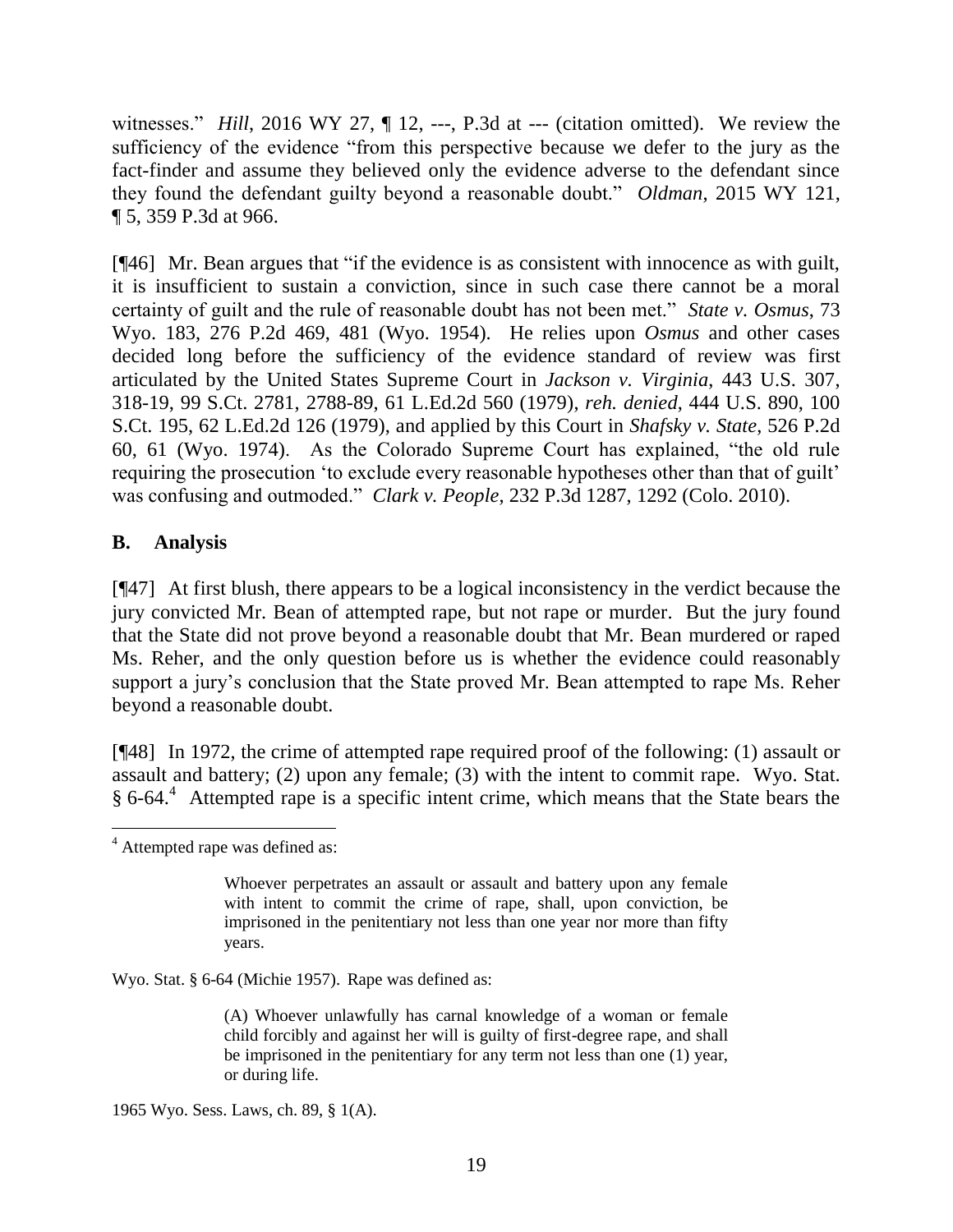burden of proving the defendant intended to commit rape. *Sanchez v. State*, 567 P.2d 270, 275 (Wyo. 1977); *Rhodes v. State*, 462 P.2d 722, 728 (Wyo. 1969).

[¶49] The State's evidence consisted of the DNA evidence, excerpts from 1972 and 2011 interviews conducted by the Laramie Police Department with Mr. Bean, and details of the crime scene at Ms. Reher's apartment. DNA consistent with Mr. Bean's DNA was found on Ms. Reher's bra, her underwear, the waist of her pants, and on the fingernail that was located in her bathroom sink. Detective Valdez testified that they processed the bedroom first and then moved to the kitchen area of the apartment. Further, Detective Valdez testified that the first items of evidence that he collected were hair specimens and the panties lying next to Ms. Reher's body, which would mean they were less likely to have been contaminated during collection.

[¶50] During his 1972 interview, Mr. Bean recounted what Detective Valdez considered to be a "strange" sequence of events. Mr. Bean explained that after leaving the bar, he took Joe Schumacher home and then, instead of heading home, he went to his work, which was in the opposite direction. There, he called his mother, vomited, and then proceeded home. And, in 2011, when he was interviewed a second time, Mr. Bean made the following statements:

- Bean: "If I was there, then I don't remember what happened."
- Bean: You'd have to remember something like that. Laramie Police Detective: I agree with you.
- Bean: If I was there I don't . . . I don't think I was, but I can't say for 100% because I don't know.
- Bean: "I don't remember. If I did it, I don't remember."

There was also evidence of a struggle on Ms. Reher's bed and on Ms. Reher's body. Finally, Ms. Reher's clothes were left to reveal her breasts and pubic area, and there was sperm detected in a vaginal swab taken from Ms. Reher. Mr. Bean contends that this evidence was insufficient to establish the elements of his identity, an intent to rape Ms. Reher, or her fear of imminent peril.<sup>5</sup> We address each element below.

# **A. Identity**

[¶51] Mr. Bean posits that DNA evidence is insufficient to prove a perpetrator's identity when his presence at a crime scene can be innocently explained. He argues that the presence of DNA consistent with his on Ms. Reher's bra, underwear, and pants could be the result of his attendance at her party, his presence in her bedroom during the party, and

  $<sup>5</sup>$  This element comes from Jury Instruction No. 12, paragraph 6, which set forth the requirements for</sup> proof of attempted rape and included "a fear of imminent peril in Sharon Reher that she would be raped" as an element that had to be established by the State.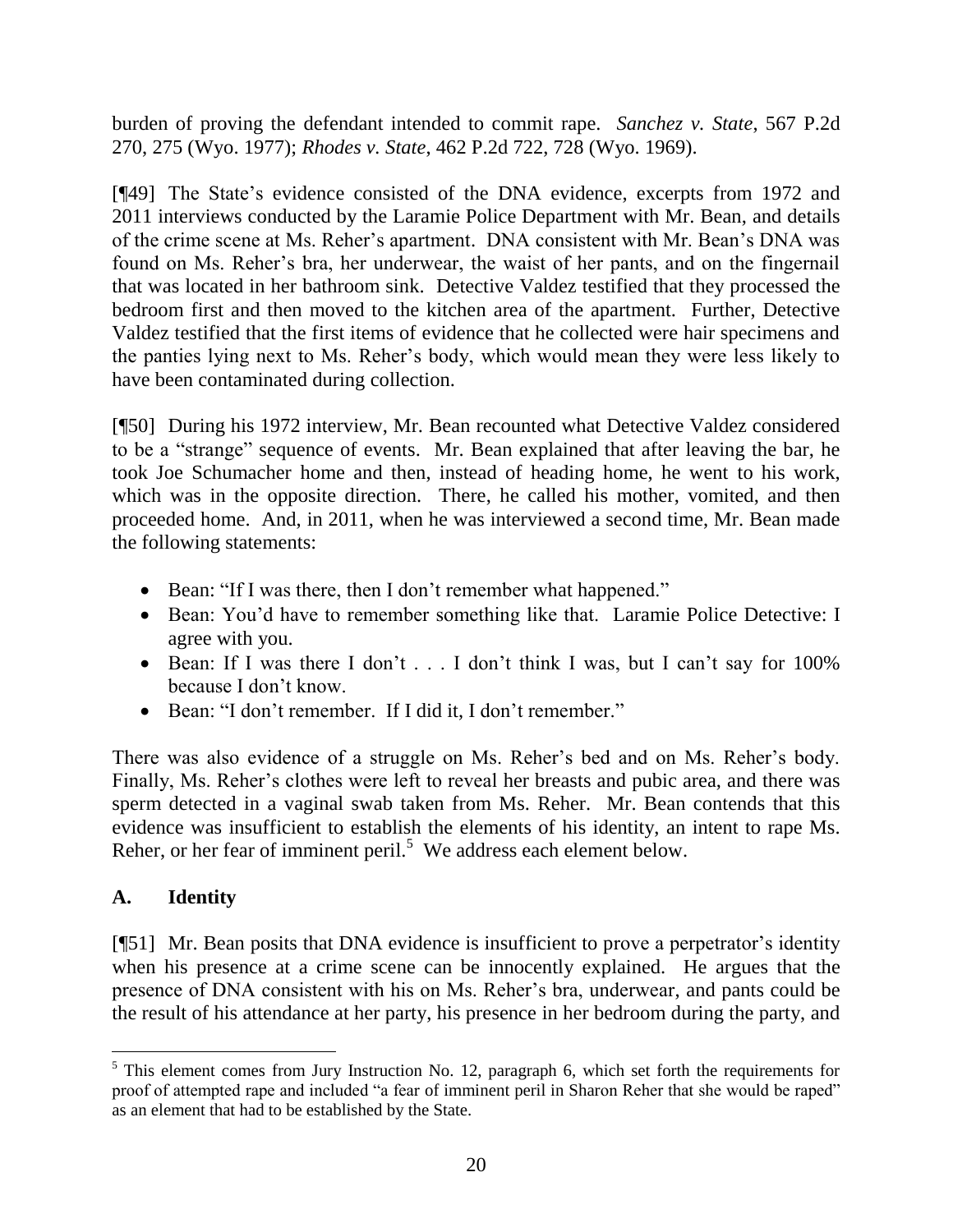his participation in the "blanket game." Therefore, he claims, the evidence is insufficient to prove his identity as the attempted rapist.

[¶52] We recognize that DNA evidence serves a different purpose in cases where a defendant claims he was never at the crime scene, than in cases where a defendant has an innocent explanation for his presence at the scene of the crime. DNA evidence can be relevant to establish the identity of the perpetrator in either circumstance. However, when a defendant's presence can be innocently explained, to be relevant to establish guilt, the DNA evidence must be found in a place or manner inconsistent with innocent contact.

[¶53] In *Cotton v. State*, 144 So.3d 137, 140 (Miss. 2014), *reh'g denied* (Aug. 21, 2014), the defendant challenged the sufficiency of DNA evidence to support his conviction of murder. The only evidence connecting Cotton to the victim was the DNA under her fingernail. DNA testing revealed that scrapings taken from under the victim's fingernails contained a mixture of at least two individuals, one of whom was male and had a profile consistent with Cotton's. *Id*. at 139. Cotton argued that the victim could have come in contact with his DNA when she waited on him at a restaurant where she worked. *Id*. at 141. The Mississippi Supreme Court held:

> While no Mississippi case bears directly on the sufficiency of DNA evidence alone, other jurisdictions have affirmed convictions based solely on DNA evidence. *See State v. Toomes*, 191 S.W.3d 122, 129-31 (Tenn. Crim. App. 2005); *Roberson v. State*, 16 S.W.3d 156, 169-71 (Tex. Ct. App. 2000); *Rush v. Artuz*, 2009 WL 982418, \*11 (E.D.N.Y. April 10, 2009); *State v. Hunter*, 169 Ohio App.3d 65, 861 N.E.2d 898, 901 (2006); *State v. Abdelmalik*, 273 S.W.3d 61, 66 (Mo. Ct. App. 2008); *see also Maryland v. King*, --- U.S. ---, ---, 133 S.Ct. 1958, 1964, 186 L.Ed.2d 1 (2013) (emphasizing that DNA provides "unparalleled accuracy" and is "far superior" to fingerprinting with regard to identifying criminals). In accordance with those decisions, we conclude that, *when DNA material is found in a location inconsistent with casual contact and absent a "reasonable hypothesis consistent with innocence," DNA evidence alone can be sufficient to support a conviction.* We caution that we are not announcing a principle that DNA evidence alone will always be sufficient to support a conviction. Every conviction relying on DNA evidence must stand on its own merits.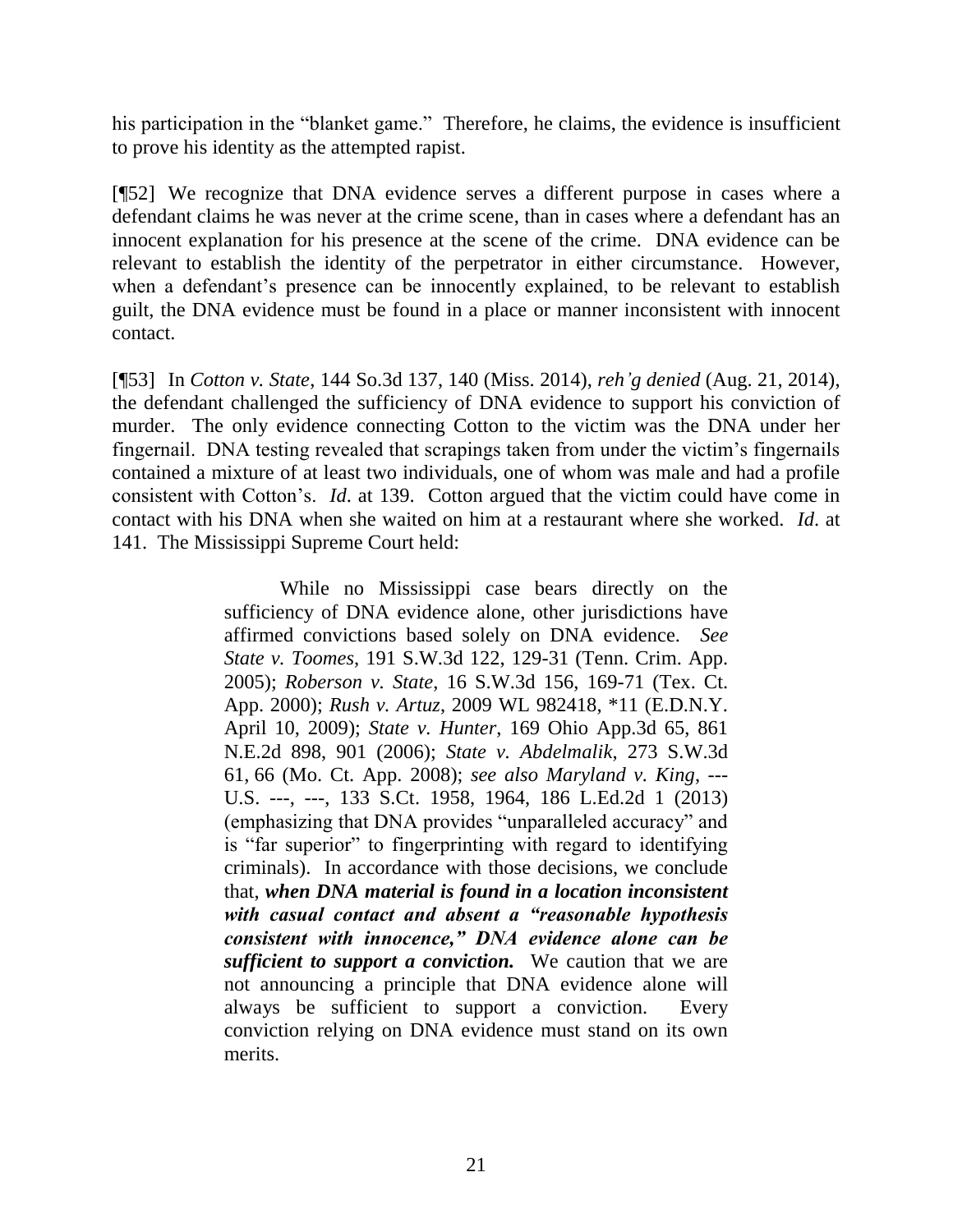*Id.* at 140 (emphasis added). The Court rejected Cotton's argument that touch DNA "could have" ended up under the victim's fingernails in a manner consistent with innocence and concluded that "after reviewing the evidence in the light most favorable to the prosecution," the evidence was sufficient to support the jury's guilty verdict. *Id*. at 142.

[¶54] In *State v. Carver*, 725 S.E.2d 902 (N.C. Ct. App. 2012), *aff'd*, 366 N.C. 372, 736 S.E.2d 172 (2013), a woman was found murdered beside her car near the Catawba River. Carver and his cousin had been fishing nearby and touch DNA with an extremely high probability of matching Carver's was found on the exterior of her car. Carver denied ever seeing the victim or touching her car. A jury found him guilty of first-degree murder. On appeal, Carver argued that there was insufficient evidence to prove that he had committed murder. *Id*. at 903-04. The appellate court disagreed, holding:

> Carver's denial [of seeing the victim and touching her car] and the DNA's contradiction thereof, viewed in the light most favorable to the State, are sufficient to establish that the DNA could only have been left at the time the offense was committed. . . . [T]he State presented sufficient evidence to identify Carver as the perpetrator by proving Carver's presence near the scene of the murder near the time of death in combination with his DNA-controverted statement that he never saw or touched the victim's car.

*Id*. at 905.

[¶55] Mr. Bean argues that the presence of his DNA can be explained by his innocent participation in events at Ms. Reher's party. Our standard of review requires us to disregard evidence in support of the appellant and to consider as true the evidence supporting the prosecution. *Andersen*, 2014 WY 88, ¶¶ 23-24, 330 P.3d at 263. That evidence includes the DNA test results and other evidence linking Mr. Bean to the crime and ruling out most other suspects. The presence of DNA consistent with Mr. Bean's on Ms. Reher's bra and underwear, as well as the inside waist of her pants, is not consistent with casual contact. The DNA evidence, when combined with Mr. Bean's explanation of the events after he left Ms. Reher's party, and his later comments: "If I was there, I don't remember[,]" and "If I did it, I don't remember[,]" along with reasonable inferences that can be taken from that evidence, are sufficient for a jury to have reasonably concluded that it was Mr. Bean who attempted to rape Ms. Reher.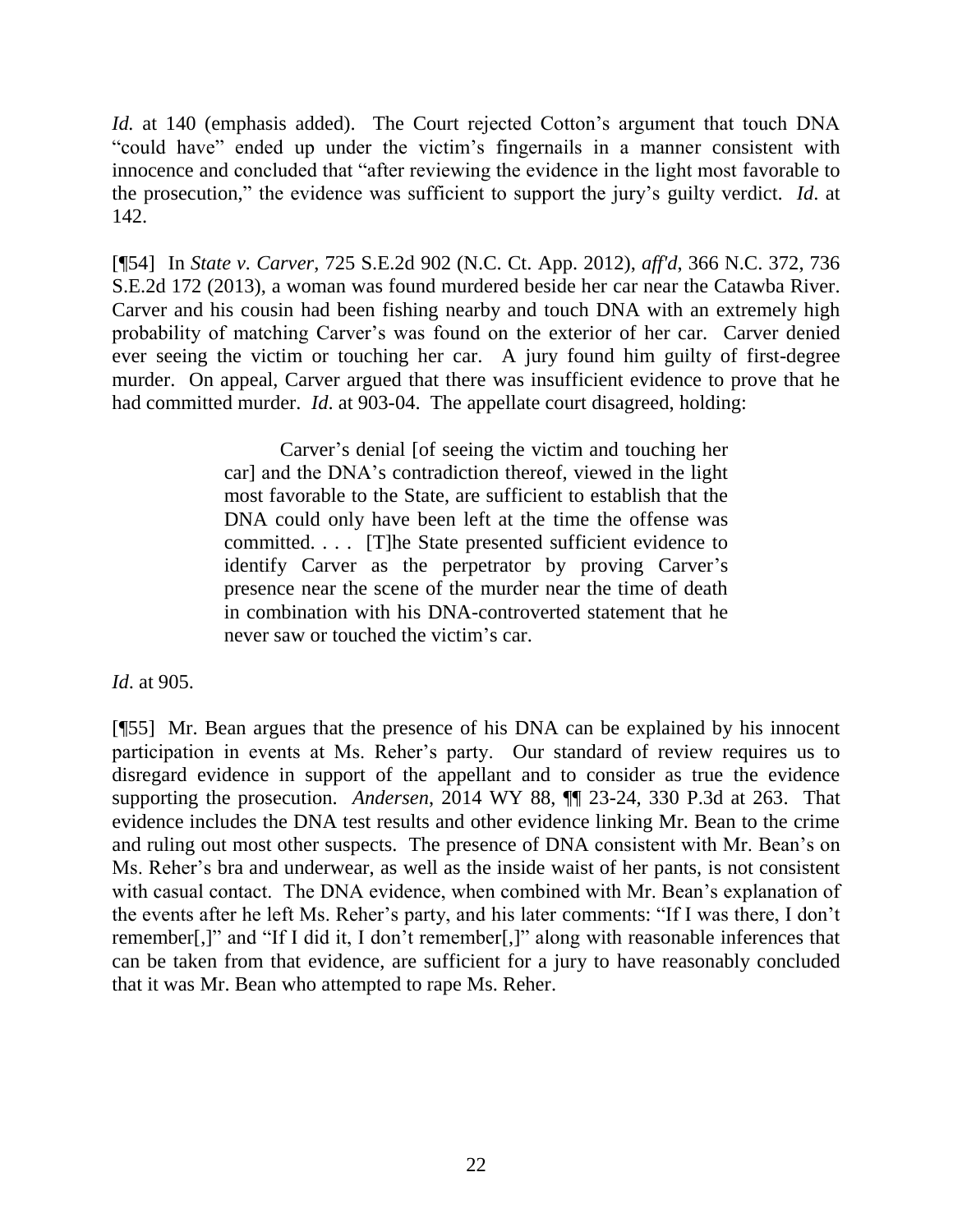# **B. Intent**

[¶56] Mr. Bean next argues that no evidence was presented at trial upon which a jury could infer he specifically intended to rape Ms. Reher. It is true that there was no direct evidence of intent introduced at trial.

> The rule is well-settled, however, that intent to commit a specific crime is not required to be proven by direct evidence but may be shown by circumstantial evidence. The mind of an alleged offender may be read from his acts, his conduct, his words and the reasonable inferences which may be drawn from the circumstances of the case.

*Jones v. State*, 568 P.2d 837, 845 (Wyo. 1977) (internal citations omitted). In fact, intent "is rarely capable of establishment by direct evidence," and "circumstantial evidence . . . most often is the only manner of proof available." *Montee v. State*, 2013 WY 74, ¶ 21, 303 P.3d 362, 366 (Wyo. 2013). "We have previously observed . . . that in all cases, civil or criminal, turning upon the state of an individual's mind, direct evidence may be rare; usually the trier of facts is required to draw inferences of the state of mind at issue from surrounding acts, utterances, writings, or other indicia." *Benjamin v. State*, 2011 WY 147, ¶ 46, 264 P.3d 1, 12 (Wyo. 2011) (internal citation and quotation marks omitted); *see also Dryden v. State*, 535 P.2d 483, 496 (Wyo. 1975) (where victim "died as the result of a severe beating . . . [w]e think the jury could properly find that anyone who would commit such a brutal act possessed the intent and malice necessary to constitute" murder).

[¶57] The State claims that there was sufficient evidence to allow a reasonable jury to infer that Mr. Bean intended to rape Ms. Reher. The State's pathologist testified that the physical evidence at the scene of Sharon Reher's murder, including the state and location of her body and clothing, was consistent with sexual assault. The evidence also showed that a struggle had occurred prior to Ms. Reher's death. This evidence, when regarded in combination with the fact that Mr. Bean's DNA was consistent with DNA found in locations not compatible with casual contact and the other evidence discussed above, was sufficient to give rise to a reasonable inference that Mr. Bean intended to rape Ms. Reher.

# **C. Fear of Imminent Peril**

[¶58] Mr. Bean also takes the position that the State had to prove that Ms. Reher was in imminent fear of being raped and that it did not do so. While imminent fear of being raped was not an element of attempted rape, as that crime existed in 1972, *see* Wyo. Stat. § 6-64; *Sanchez*, 567 P.2d at 275, it was added in Instruction No. 12, which set forth the elements the State was required to prove to establish attempted rape. Mr. Bean proposed the instruction, and the State did not object. Instruction No. 12 provided in pertinent part: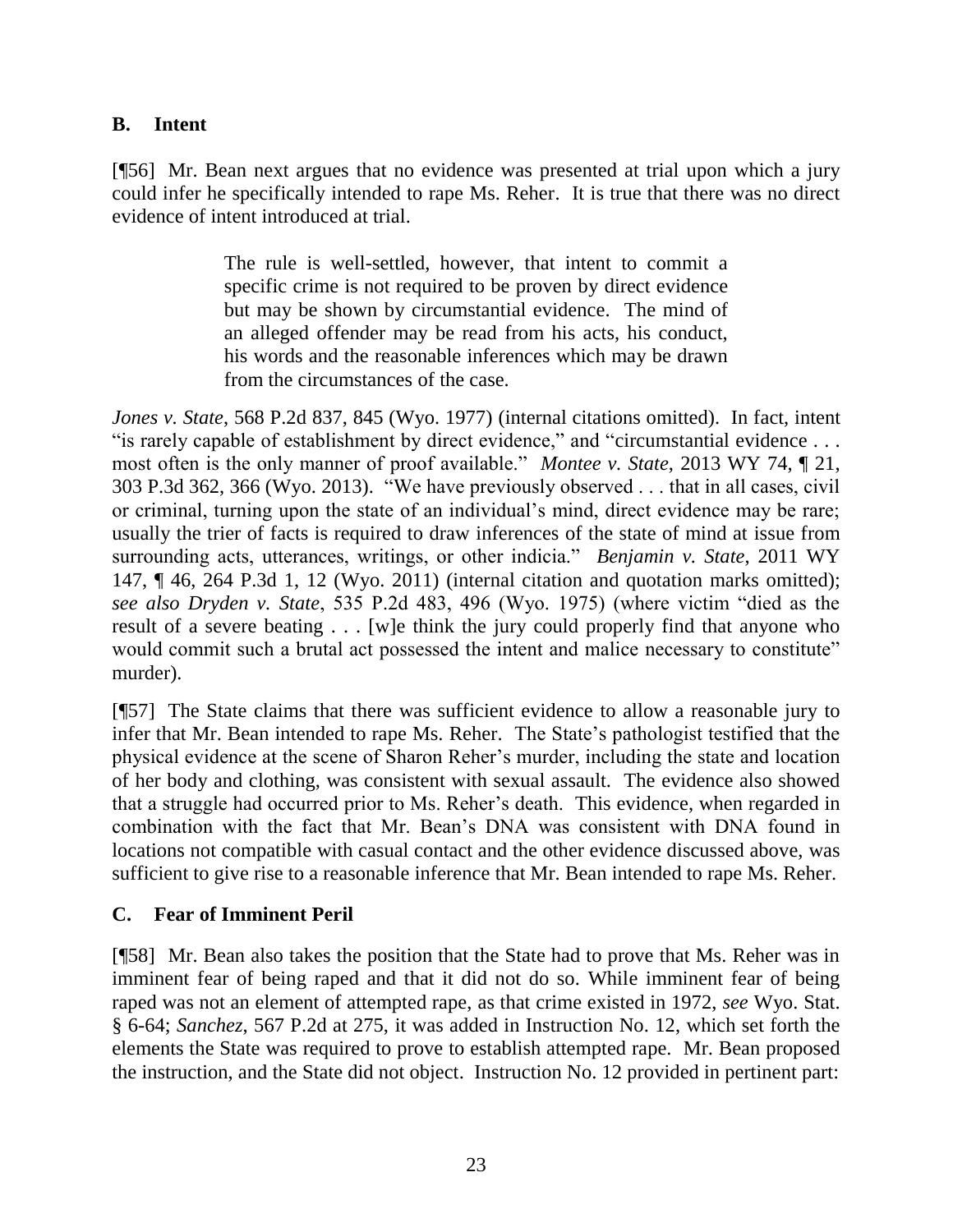The elements of the crime of *Attempted Rape* are:

- 1. On or between the  $15<sup>th</sup>$  day of April 1972 to the  $17<sup>th</sup>$  day of April 1972;
- 2. In Albany County Wyoming;
- 3. The Defendant, LANCE DAVID BEAN;
- 4. With the intent to commit *Rape*, the elements of which are defined in Instruction #11;
- 5. With the present ability to commit *Rape*, the elements of which are defined in Instruction #11;
- 6. *Created a fear of imminent peril in SHARON REHER that she would be raped.*

(Emphasis added in item 6.)

[¶59] In his proposed instruction, Mr. Bean indicated that the "fear of imminent peril" element came from the case of *Rhodes v. State*, 462 P.2d 722, 727-28 (Wyo. 1969). In that case, the trial court instructed the jury that attempted rape had to occur "under circumstances creating a fear of imminent peril of being raped." *Id*. at 727. In *Rhodes*, the question before this Court was whether that instruction was prejudicial because it did not include an element of intent to commit rape. We held that it was erroneous, misleading, and prejudicial to the defendant, and we reversed. *Id*. at 728. We did not consider, however, whether fear of imminent peril was an element of attempted rape. The statute and other case law make it clear that fear of imminent peril is not an element of attempted rape. *See* Wyo. Stat. § 6-64; *Sanchez*, 567 P.2d at 275. There is no dispute, however, that this element was included as an element of attempted rape in Jury Instruction No. 12.

[¶60] Mr. Bean argues that there was no proof by which Ms. Reher's fear could be ascertained. Before we reach the merits of this argument, we must decide how to address a sufficiency challenge on an element that was added to the charged crime by the jury instruction. In *Sanchez v. State*, 751 P.2d 1300 (Wyo. 1988), we addressed a similar issue. There, the district court had instructed the jury on the elements the State was required to prove to establish first-degree sexual assault. The statute listed the elements in the disjunctive, that is, proof of any one of the elements would establish sexual assault. *Id.* at 1308. The jury instruction, however, listed the elements in the conjunctive, requiring proof of every element. *Id*. We held that because the defendant failed to object to the instruction at trial, the instructions became law of the case and would prevail unless plain error could be shown. *Id.* at 1308. We observed that

> [a]t the very least, the court's characterization of the elements of the offense afforded appellant greater protection, in that the state was required to prove more facts to meet its burden of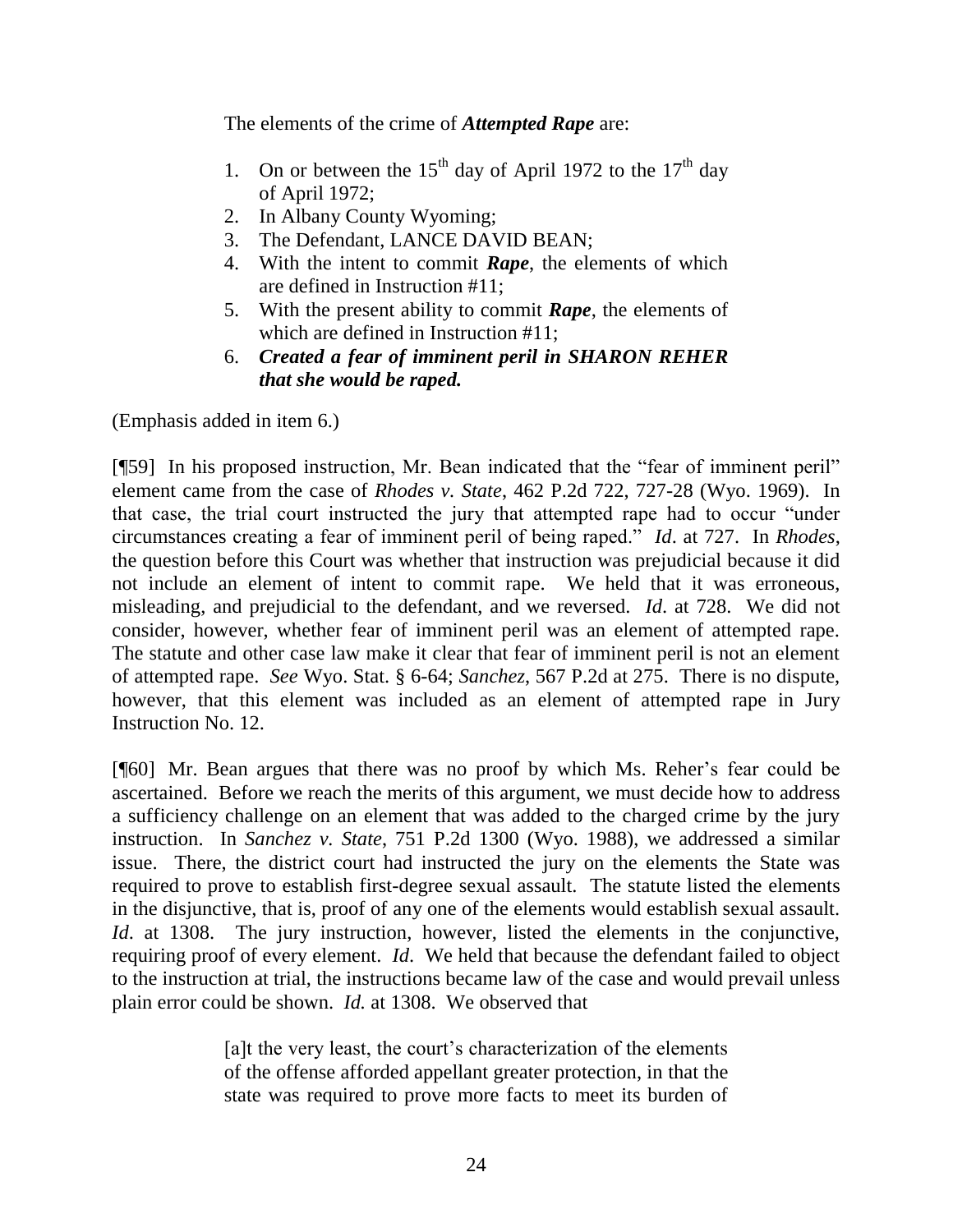proof than is usually true in a first degree sexual assault case. Even with this additional burden the state proved its case sufficiently for the jury to find appellant guilty.

*Id.*

[¶61] Upon close examination, we conclude that our reliance on the law-of-the-case doctrine in *Sanchez* was misplaced. "The law-of-the-case doctrine generally provides that 'when a court decides upon a rule of law, that decision should continue to govern the same issues in subsequent stages in the same case.'" *Musacchio v. United States*, --- U.S. ---, ---, 136 S.Ct. 709, 716, 193 L.Ed.2d 639 (2016) (quoting *Pepper v. United States*, 562 U.S. 476, 506, 131 S.Ct. 1229, 1250, 179 L.Ed.2d 196 (2011)).

> The doctrine "expresses the practice of courts generally to refuse to reopen what has been decided," but it does not "limit [courts'] power." *Messenger v. Anderson*, 225 U.S. 436, 444, 32 S.Ct. 739, 56 L.Ed. 1152 (1912). Thus, the doctrine may describe an appellate court's decision not to depart from a ruling that it made in a prior appeal in the same case. See C. Wright et al., 18B Federal Practice and Procedure § 4478, p. 646, and n. 16 (2d ed. 2002) (collecting cases). But the doctrine is "something of a misnomer" when used to describe how an appellate court assesses a lower court's rulings. *United States v. Wells*, 519 U.S. 482, 487, n. 4, 117 S.Ct. 921, 137 L.Ed.2d 107 (1997). An appellate court's function *is* to revisit matters decided in the trial court. When an appellate court reviews a matter on which a party failed to object below, its review may well be constrained by other doctrines such as waiver, forfeiture, and estoppel, as well as by the type of challenge that it is evaluating. But it is not bound by district court rulings under the law-of-the-case doctrine. That doctrine does not bear on how to assess a sufficiency challenge when a jury convicts a defendant after being instructed—without an objection by the Government on all charged elements of a crime plus an additional element.

*Musacchio*, 136 S. Ct. at 716 (emphasis in original). Thus, the law-of-the-case doctrine does not apply here to require this Court to review the State's proof of an element that was erroneously added to the jury instructions. To the extent that *Sanchez* would imply otherwise, it is overruled. The question remains, however, as to how to address a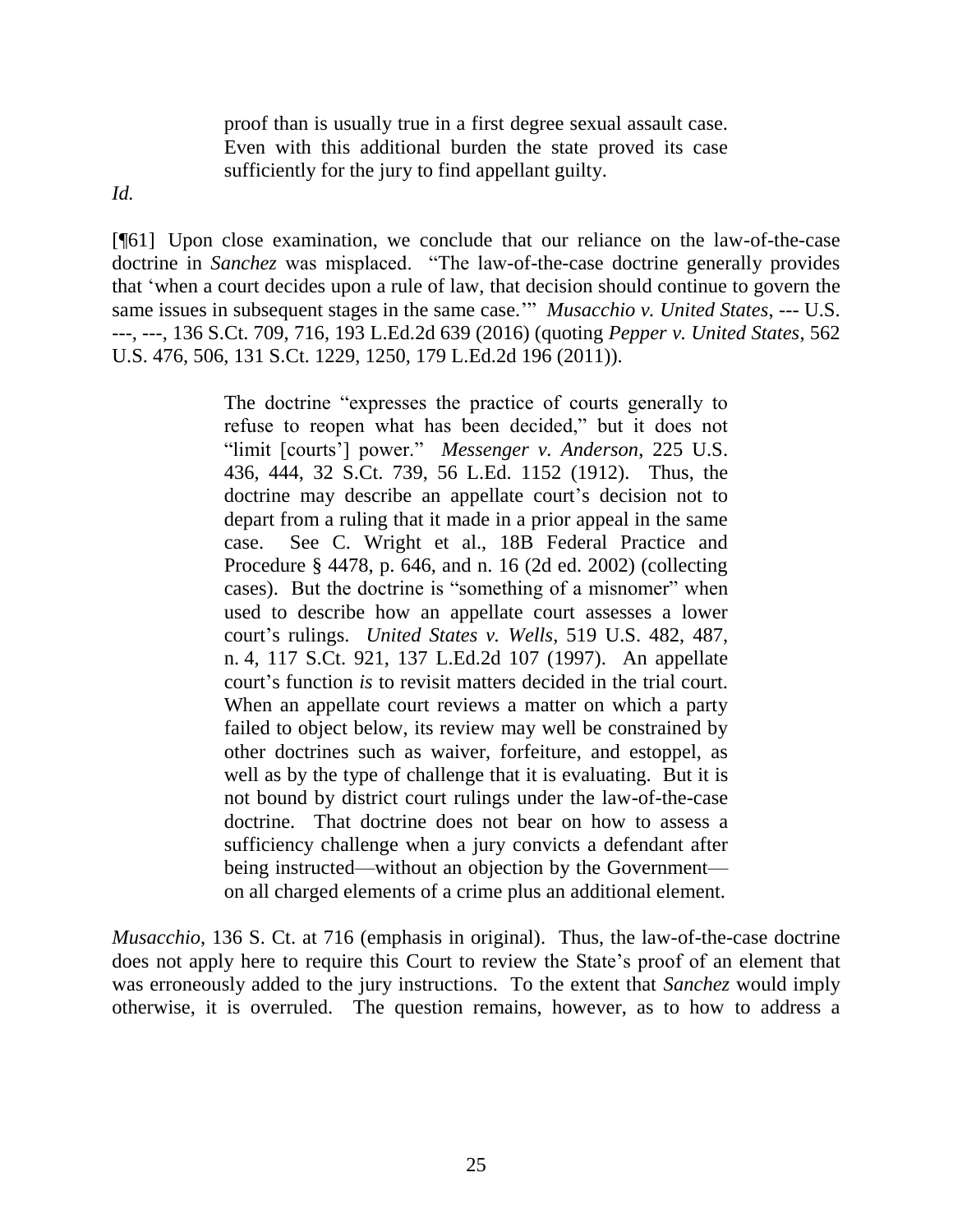sufficiency challenge on an element that was added to the charged crime by the jury instruction.<sup>6</sup>

[¶62] The United States Supreme Court recently provided guidance on this issue. In *Musacchio*, the government failed to object to a jury instruction that erroneously added an element to the crime charged. 136 S.Ct. at 713. The Court held that "when a jury instruction sets forth all the elements of the charged crime but incorrectly adds one more element, a sufficiency challenge should be assessed against the elements of the charged crime, not against the erroneously heightened command in the jury instruction." *Id*. at 715. The Court reasoned:

> Sufficiency review essentially addresses whether "the government's case was so lacking that it should not have even been submitted to the jury." *Burks v. United States*, 437 U.S. 1, 16, 98 S.Ct. 2141, 57 L.Ed.2d 1 (1978) (emphasis deleted). . . . The reviewing court considers only the "legal" question "whether, after viewing the evidence in the light most favorable to the prosecution, *any* rational trier of fact could have found the essential elements of the crime beyond a reasonable doubt." [*Jackson v. Virginia*, 443 U.S. 307,] 319, 99 S.Ct. 2781[, 2789, 61 L.Ed.2d 560 (1979)] (emphasis in original). That limited review does not intrude on the jury's role "to resolve conflicts in the testimony, to weigh the evidence, and to draw reasonable inferences from basic facts to ultimate facts." *Ibid.*

*Musacchio*, 136 S.Ct. at 715.

[¶63] The Court explained why on review for sufficiency of the evidence the reviewing court can disregard an extra element of proof in a jury instruction:

> A reviewing court's limited determination on sufficiency review thus does not rest on how the jury was instructed. When a jury finds guilt after being instructed on all elements of the charged crime plus one more element, the jury has made all the findings that due process requires. . . . The Government's failure to introduce evidence of an additional element does not implicate the principles that

<sup>&</sup>lt;sup>6</sup> Where the trial court fails to instruct the jury on an essential element of a crime, we have held that "a trial court's failure to instruct on an element of a crime is not a fundamental error requiring automatic reversal, but rather a trial-type error subject to harmless error analysis." *Jones v. State*, 2011 WY 114, ¶ 14, 256 P.3d 527, 532 (Wyo. 2011) (citing *Granzer v. State*, 2008 WY 118, ¶ 18, 193 P.3d 266, 271-72 (Wyo. 2008)).